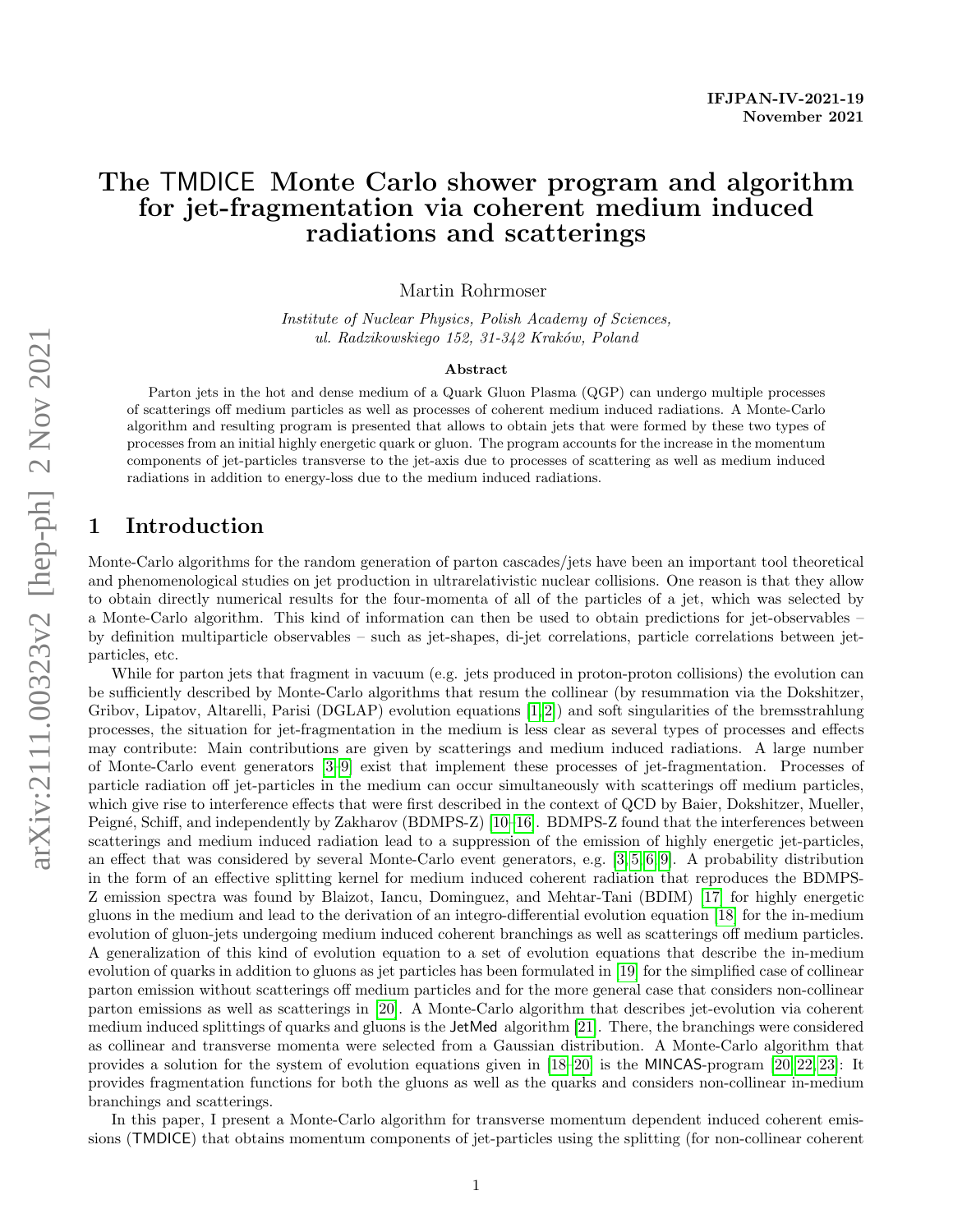medium induced emissions) and scattering kernels from [\[20\]](#page-14-11). While there exists with MINCAS a Monte-Carlo algorithm for the solution of the BDIM evolution equations, that algorithm does not provide momentum components (given via momentum fractions and momentum components transverse to the jet axis) for the individual jet particles (but rather samples of the fragmentation functions). TMDICE was created to fill this gap. While other algorithms also study the production and evolution of jet-particles in the medium, to my knowledge TMDICE is also the first algorithm that uses the splitting and scattering kernels of [\[17,](#page-14-8) [18,](#page-14-9) [20\]](#page-14-11) in order to describe in-medium jet-fragmentation.

This paper is organized as follows: Sec. [2](#page-1-0) describes the problem that the Monte-Carlo algorithm solves and the algorithm used for the solution. Sec. [3](#page-6-0) describes how to install and use the program. Sec. [5](#page-10-0) concludes this paper. Appendix [A](#page-10-1) establishes the relation of the TMDICE algorithm to direct Monte-Carlo solutions of the BDIM equations of [\[18,](#page-14-9) [20\]](#page-14-11), such as, e.g. MINCAS.

## <span id="page-1-0"></span>2 Formalism

The TMDICE Monte-Carlo algorithm describes the fragmentation of a highly energetic initial particle into a jet via processes of both coherent medium induced splittings and scatterings off medium particles that correspond to the ones in [\[17,](#page-14-8) [18,](#page-14-9) [20\]](#page-14-11). This section describes how the TMDICE-algorithm for in-medium jet-fragmentation is inferred from the splitting and scattering kernels. The appendix [A](#page-10-1) shows that the the resulting multiplicity densities of jet particles solve a integro-differential evolution equation and the corresponding fragmentation functions solve the integro-differential evolution equation deduced in [\[18\]](#page-14-9) and solved directly by the MINCAS-algorithm [\[20,](#page-14-11) [22,](#page-14-13) [23\]](#page-15-0).

The probability density  $\mathcal{P}_{BA}$  for a coherent medium induced parton branching of a particle A into two particles B and C at time t is given with  $[17, 18, 20]$  $[17, 18, 20]$  $[17, 18, 20]$ 

$$
\frac{\partial^4 \mathcal{P}_{BA}}{\partial t \partial z \partial^2 \mathbf{Q}} = \frac{\alpha_s}{(2\pi)^2} \mathcal{K}_{BA}(\mathbf{Q}, z, p_+), \qquad (1)
$$

via the splitting kernels for coherent medium induced radiation

<span id="page-1-1"></span>
$$
\mathcal{K}_{BA}(\mathbf{Q}, z, p_+) = \frac{2}{p_+} \frac{P_{BA}(z)}{z(1-z)} \sin\left[\frac{Q^2}{2k_{br}^2}\right] \exp\left[-\frac{Q^2}{2k_{br}^2}\right],\tag{2}
$$

$$
k_{br}^{2} = \sqrt{\omega_{0} \hat{q}_{0}}, \quad \omega_{0} = z(1-z)p_{+}
$$
\n(3)

$$
\hat{q}_0 = \frac{\hat{q}}{N_c} f_{BA}(z) \,. \tag{4}
$$

The variables z and Q are defined as follows: If  $k_{A+}$ ,  $k_{B+}$ , and  $k_{C+}$  are the light cone energies and  $\mathbf{k}_A$ ,  $\mathbf{k}_B$ , and  $\mathbf{k}_C$  are the transversal momenta of particles A, B, C then

$$
z = \frac{k_{B+}}{k_{A+}}, \qquad 1 - z = \frac{k_{c+}}{k_{A+}}, \qquad (5)
$$

$$
\mathbf{k}_B = z\mathbf{k}_A + \mathbf{Q}, \qquad \qquad \mathbf{k}_C = (1-z)\mathbf{k}_A - \mathbf{Q}. \qquad (6)
$$

 $P_{BA}(z)$  are the leading order DGLAP splitting functions for a parton A that produces a parton B. The functions  $f_{BA}(z)$  are

$$
f_{gg}(z) = (1 - z)C_A + z^2 C_A, \qquad (7)
$$

$$
f_{qg}(z) = C_F - z(1-z)C_A , \t\t(8)
$$

$$
f_{gg}(z) = (1 - z)C_A + z^2 C_F,
$$
\n(9)

$$
f_{qq}(z) = zC_A + (1-z)^2 C_F.
$$
\n(10)

For medium induced scattering at time t the probability density  $P_A$  is given via a scattering kernel  $w_A(q)$ , with q the transverse momentum transferred to the jet particle, as

$$
\frac{\partial^3 \mathcal{P}_A}{\partial t \partial^2 \mathbf{q}} = \frac{1}{(2\pi)^2} w_A(\mathbf{q}),\tag{11}
$$

where the scattering kernels of quarks  $w_q$  are related to the ones of gluons,  $w_q$  as

$$
w_q(\mathbf{q}) = \frac{C_F}{C_A} w_g(\mathbf{q}),\tag{12}
$$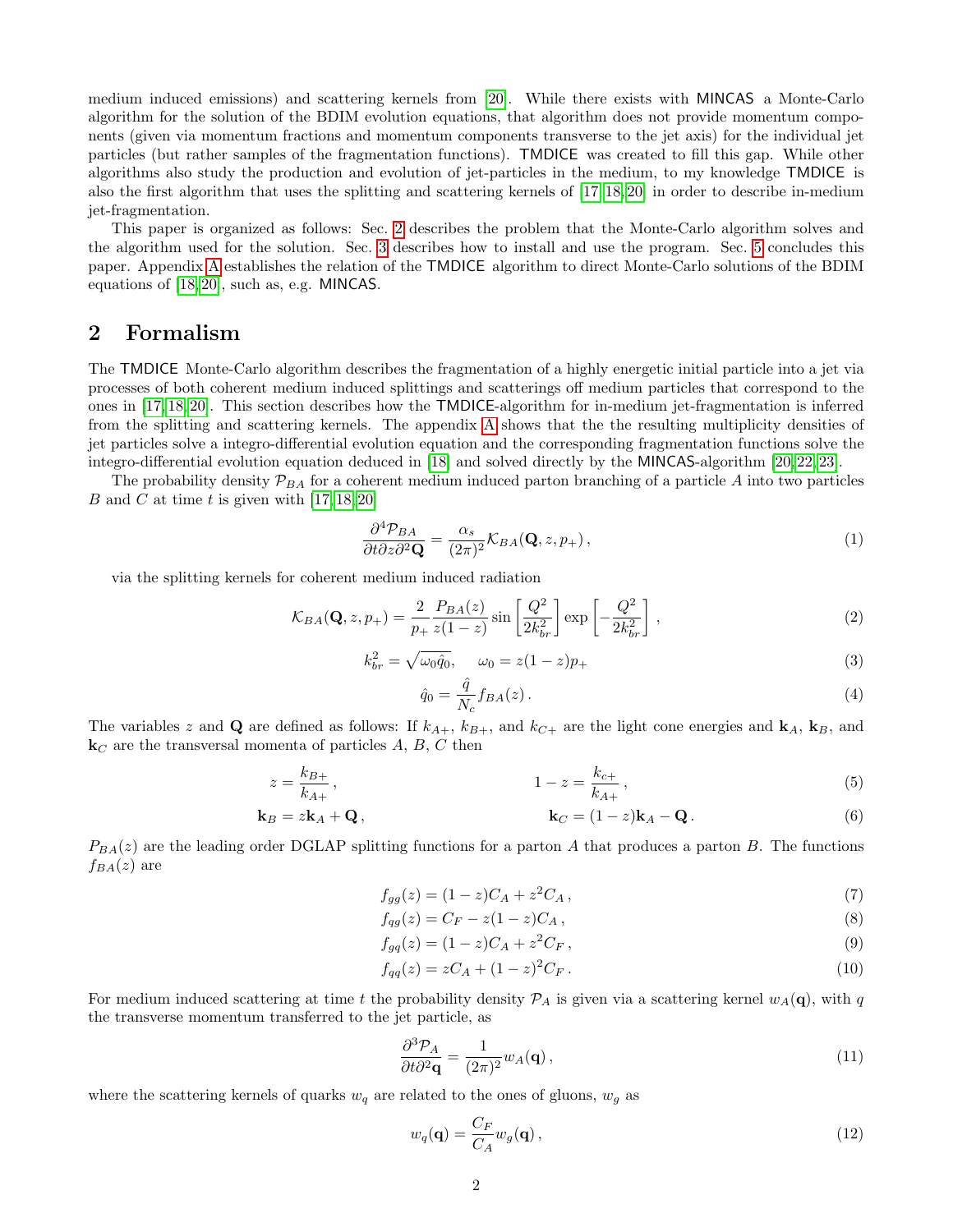and the function  $w_g(\mathbf{q})$  was considered as either [\[24\]](#page-15-1):

<span id="page-2-4"></span>
$$
w_g(\mathbf{q}) = \frac{16\pi^2 \alpha_s^2 N_c n_{\text{med}}}{\mathbf{q}^4} \,, \tag{13}
$$

where  $n_{\text{med}}$  is the density of scatterers in the medium, or [\[25\]](#page-15-2)

<span id="page-2-6"></span>
$$
w_g(\mathbf{q}) = \frac{g^2 m_D^2 T}{\mathbf{q}^2 (\mathbf{q}^2 + m_D^2)}, \qquad g^2 = 4\pi \alpha_s, \qquad (14)
$$

with the Debye mass  $m<sub>D</sub>$  of the medium, which alternatively can also be given in the following form:

<span id="page-2-5"></span>
$$
w_g(\mathbf{q}) = \frac{16\pi^2 \alpha_s^2 N_c n_{\text{med}}}{\mathbf{q}^2 (\mathbf{q}^2 + m_D^2)}.
$$
\n
$$
(15)
$$

The probability densities for coherent medium induced radiation and scattering can be resummed to yield the probility density that a jet-particle A of momentum fraction x which exists at time  $t_1$  does not undergo any jet-medium interactions until a time  $t_2$ . The result is the following Sudakov-factor

$$
\Delta_A(x, t_2 - t_1) = \exp(-\Phi_A(x)(t_2 - t_1)), \qquad (16)
$$

with

$$
\Phi_g(x) = \alpha_s \int_{\epsilon}^{1-\epsilon} dz \int_{q>0} \frac{d^2 \mathbf{q}}{(2\pi)^2} \left[ \mathcal{K}_{gg}(\mathbf{q}, z, x p_+) + \mathcal{K}_{qg}(\mathbf{q}, z, x p_+) \right] + \int_{q>q_{\text{min}}} \frac{d^2 \mathbf{q}}{(2\pi)^2} w_g(\mathbf{q}), \tag{17}
$$

$$
\Phi_q(x) = \alpha_s \int_{\epsilon}^{1-\epsilon} dz \int_{q>0} \frac{d^2 \mathbf{q}}{(2\pi)^2} \mathcal{K}_{qq}(\mathbf{q}, z, xp_+) + \int_{q>q_{\min}} \frac{d^2 \mathbf{q}}{(2\pi)^2} w_q(\mathbf{q}), \tag{18}
$$

where the shorthand notation  $\int_{q>b} d^2\mathbf{q} = \int_{q>b}^{\infty} q dq \int_0^{2\pi} d\phi_q$  (with  $\phi_q$  the polar angle of **q**) was used and  $\epsilon$  and  $q_{\min}$ are infrared regulators for the integrations over  $z$  and  $q$  respectively.

Consequently, the probability density for a particle  $A$ , with momentum fraction  $x$ , present at time  $t_1$  to split into particles B and C at time  $t_2$ , with momentum fraction z and transferred transverse momentum  $\bf{Q}$  is given by

<span id="page-2-0"></span>
$$
\Delta_A(x, t_2 - t_1) \left( \frac{\alpha_s}{(2\pi)^2} \mathcal{K}_{BA}(\mathbf{Q}, z, x p_+) \right) , \qquad (19)
$$

and, analogously the probability density for a scattering of particle  $A$  with transverse momentum transfer q at time  $t_2$  from the medium is given by

<span id="page-2-3"></span><span id="page-2-2"></span><span id="page-2-1"></span>
$$
\Delta_A(x, t_2 - t_1) \left( \frac{1}{(2\pi)^2} w_A(\mathbf{q}) \right) . \tag{20}
$$

The main goal of the TMDICE-algorithm is to select for any jet-particle the possible interactions with the medium, according to Eqs. [\(19\)](#page-2-0) and [\(20\)](#page-2-1) and repeat this procedure for the particles resulting from the jet-medium interactions, until a jet formed between an initial time-scale  $t_0$  and a final time-scale  $t_{\text{max}}$  has been found. To this end, the above probability densities, Eqs. [\(19\)](#page-2-0) and [\(20\)](#page-2-1) are reformulated as

$$
\left(\Delta_A(x,t_2-t_1)\phi_A(x)\right)\left(\frac{\sum_B \rho_{BA}(x)}{\phi_A(x)}\right)\left(\frac{\rho_{BA}(x)}{\sum_B \rho_{BA}(x)}\right)\left(\frac{1}{\rho_{BA}(x)}\frac{\alpha_s}{(2\pi)^2}\mathcal{K}_{BA}(\mathbf{Q},z,xp_+)\right),\tag{21}
$$

$$
\left(\Delta_A(x,t_2-t_1)\phi_A(x)\right)\left(\frac{W_A}{\phi_A(x)}\right)\left(\frac{1}{W_A}\frac{1}{(2\pi)^2}w_A(\mathbf{q})\right),\tag{22}
$$

with

$$
\rho_{BA}(x) = \alpha_s \int_{\epsilon}^{1-\epsilon} dz \int_{q>0} \frac{d^2q}{(2\pi)^2} \mathcal{K}_{BA}(\mathbf{q}, z, xp_+), \qquad (23)
$$

$$
W_A = \int \frac{d^2 \mathbf{q}}{(2\pi)^2} w_A(\mathbf{q}). \tag{24}
$$

In Eqs. [\(21\)](#page-2-2) and [\(22\)](#page-2-3) the terms in the brackets can be identified as the following probabilities and probability distributions: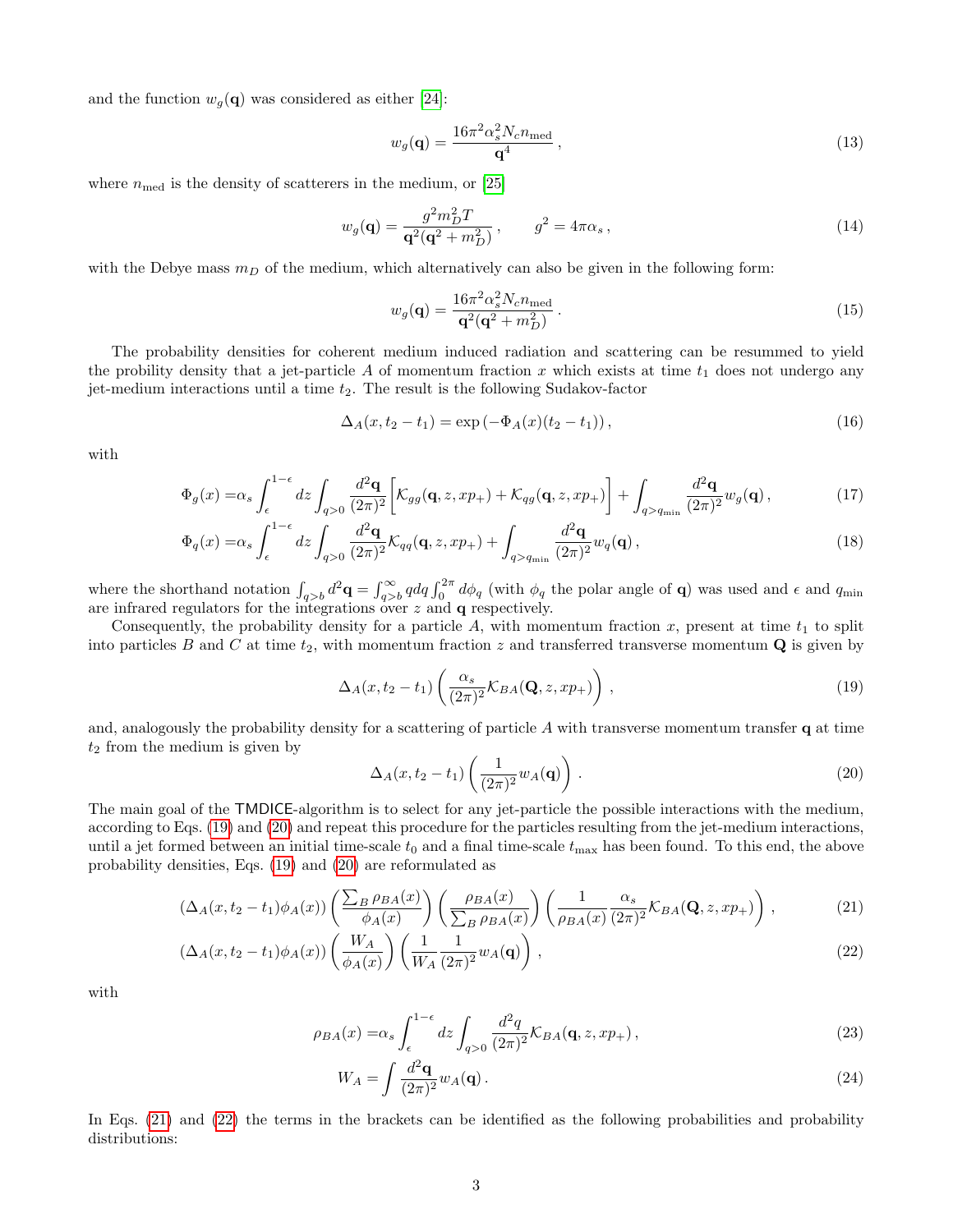• The probability distribution that a particle A with momentum fraction x given at time  $t_1$  either splits or scatters at time  $t_2$  is given by

<span id="page-3-0"></span>
$$
\phi_A(x)\Delta_A(x,t_2-t_1). \tag{25}
$$

• If it was found that a particle A with momentum fraction x undergoes a splitting or a scattering at time  $t_2$ , the conditional probability that a splitting occurs is given by  $\frac{\sum_{B} \rho_{BA}(x)}{\phi_A(x)}$ . Correspondingly, the conditional probability that a scattering occurs is given by

$$
1 - \frac{\sum_{B} \rho_{BA}(x)}{\phi_A(x)} = \frac{W_A}{\phi_A(x)}.
$$
\n
$$
(26)
$$

• If a splitting happens to a particle A with momentum fraction x the type of splitting is determined via the probability  $\frac{\rho_{BA}(x)}{\sum_{B} \rho_{BA}(x)}$  $\frac{\rho_{BA}(x)}{\rho_{BA}(x)}$ . Thus, if the splitting particle A is a quark, the only possible type of splitting is a splitting into a quark and a gluon and, therefore it follows that

$$
\frac{\rho_{BA}(x)}{\sum_{B} \rho_{BA}(x)} = \frac{\rho_{qq}(x)}{\rho_{qq}(x)} = 1.
$$
\n(27)

If the splitting particle  $A$  is a gluon, then the possible types of splittings are either a splitting into a gluon pair or a quark-antiquark pair. Thus, with probability

$$
\frac{\rho_{BA}(x)}{\sum_B \rho_{BA}(x)} = \frac{\rho_{gg}(x)}{\rho_{gg}(x) + \rho_{qg}(x)},\tag{28}
$$

a splitting into a gluon pair occurs, while with probability

$$
\frac{\rho_{BA}(x)}{\sum_{B} \rho_{BA}(x)} = \frac{\rho_{qg}(x)}{\rho_{gg}(x) + \rho_{qg}(x)} = 1 - \frac{\rho_{gg}(x)}{\rho_{gg}(x) + \rho_{qg}(x)},
$$
\n(29)

a splitting into a quark-antiquark pair occurs.

• If a particle A with momentum fraction  $x$  splits into particles  $B$  and  $C$ , then the probability density for a splitting with momentum fraction z and transverse momentum  $\mathbf Q$  is given via

$$
\frac{\alpha_s \frac{1}{(2\pi)^2} \mathcal{K}_{BA}(\mathbf{Q}, z, x p_+)}{\rho_{BA}(x)}.
$$
\n(30)

• If a scattering occurs for a particle of type A the probability density for a scattering with transverse momentum transfer q is given by

<span id="page-3-1"></span>
$$
\frac{\frac{1}{(2\pi)^2}w_A(\mathbf{q})}{W_A} \tag{31}
$$

Thus, with these probability distributions it is possible to formulate a Monte-Carlo algorithm that obtains all jetparticles with a certain minimal light cone energy (given by a minimal light cone energy fraction  $x_{\min}$ . Here, we will only give the algorithm for the generation of a single jet from one initial jet-particle. In order to obtain a statistically precise description of jet-observables, this Monte-Carlo event generation needs to be repeated multiple times. In order to formulate the algorithm for any jet-particle A a set of variables  $v_A$  that describes this jet-particle shall be shortly defined: For any particle A, the light cone energy, given by the corresponding energy fraction  $x_A$ , the transverse momentum components  $\mathbf{k}_A$ , and the time  $t_A$  at which a jet-medium interaction occurs need to be known as well as whether the particle is a quark or a gluon, for which a variable  $typ_A$  was defined. Thus, the following minimal set of variables  $(v_A)_{\text{min}}$  is necessary to suitably describe a particle A

$$
(v_A)_{\min} = \{ typ_A, x_A, \mathbf{k}_A, t_A \}.
$$
\n
$$
(32)
$$

In addition for practical convenience the TMDICE-algorithm also stores the time  $t_{A \text{ old}}$  at which the particle was produced and, furthermore, a boolean variable  $dump_A$  was defined, which is set to true if the momentum fraction is below the infrared cutoff  $x_A \leq x_{\text{min}}^{-1}$  and set to false otherwise. Thus, in the TMDICE-algorithm, the following

<sup>&</sup>lt;sup>1</sup>While the algorithm does not consider particles with momentum fractions below  $x_{\text{min}}$  to participate in the further evolution of the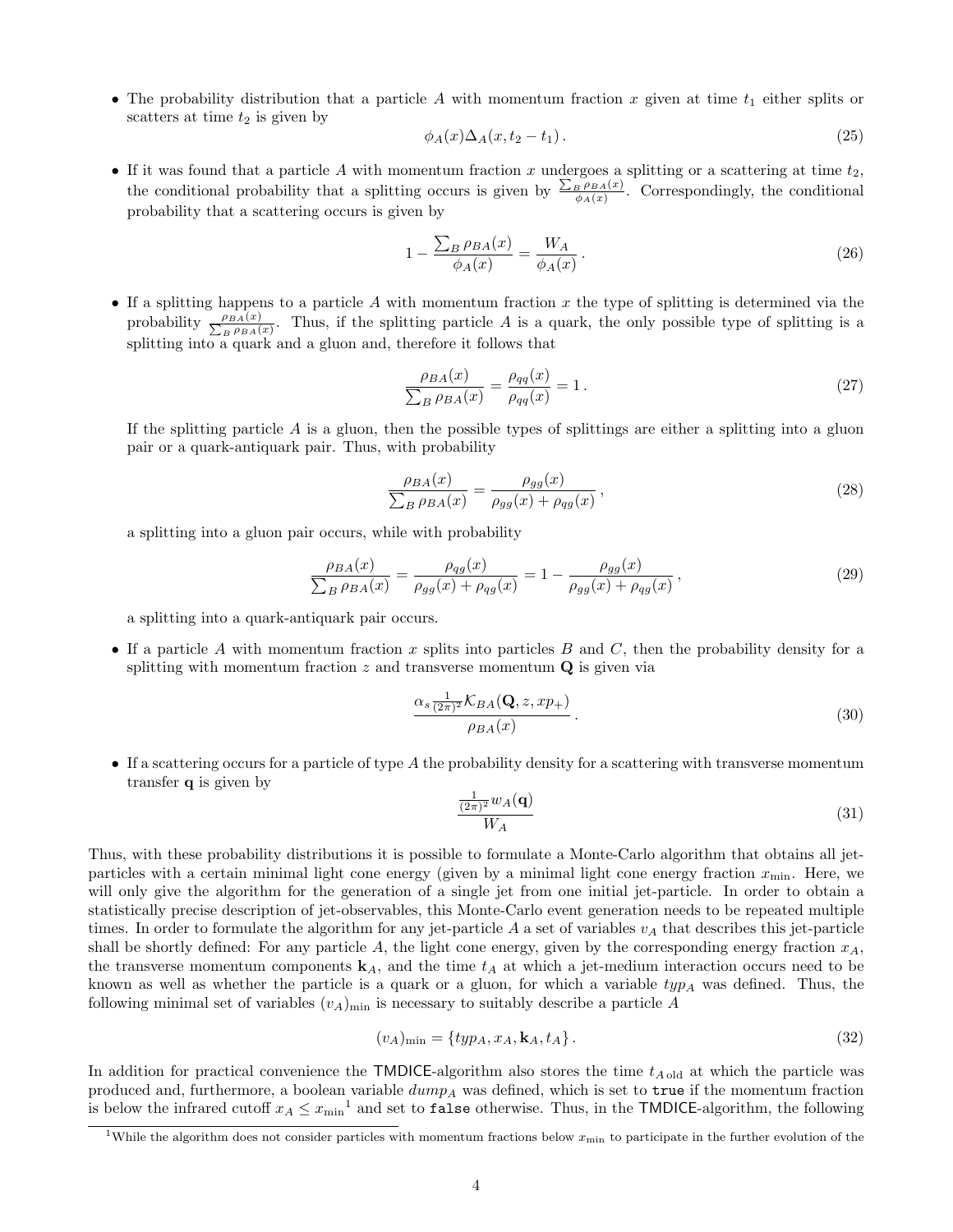set of variables is used

$$
v_A = \{typ_A, x_A, \mathbf{k}_A, t_A, t_{A \text{ old}}, dump_A\}.
$$
\n
$$
(33)
$$

The principle of the Monte-Carlo algorithm is to obtain for an initial jet particle with variables  $v_1$  that exists at time  $t_1$  all the jet-particles  $i \in \mathbb{N}$ , represented via observables  $v_i$  (with light-cone energy fractions  $x_i \geq x_{\min}$  ), that were created from it as a result of scatterings and/or medium induced coherent emissions before a time  $t_i \le t_{\text{max}}$ . In order to specify the algorithm, one can define the sets

$$
\mathcal{S} = \{v_1, v_2, \dots v_n\},\tag{34}
$$

$$
S' = \{v'_1, v'_2, \dots v'_{n'}\},\tag{35}
$$

$$
S_{\text{fin}} = \{v_{\text{fin }1}, v_{\text{fin }2}, \dots v_{\text{fin }m}\}, \qquad n, n', m \in \mathbb{N}.
$$
 (36)

The TMDICE-algorithm has the following general structure:

- 1. An initial jet-particle with variables  $v_1$  is determined.
- 2. If  $t_1 \le t_{\text{max}}$  set  $S = \{v_1\}$  and  $S_{\text{fin}} = \{\}$ . Otherwise set  $S_{\text{fin}} = \{v_1\}$  and  $S = \{\}$ .
- 3. If  $S \neq \{\}\$ , a new set S' is created and  $S_{fin}$  is modified (How these sets are created/modified is specified further below).
- 4. If  $S' \neq \{\}$  set  $S = S'$  and go to the previous step, otherwise the algorithm terminates.

Step 1 in the above algorithm was treated as follows: The variables  $x_1$ ,  $k_1$ ,  $typ_1$  as well as a timescale  $t_0$  for the emission of this particle is set by the user. Then, the time  $t_1$  is obtained by randomly selecting a number  $R_{t_1} \in [0,1]$ from a uniform distribution and solving the equation

$$
R_{t_1} = \Delta_{typ_1}(x_1, t_1 - t_0). \tag{37}
$$

Step 3 of the algorithm is carried out by performing the following steps for every particle A (with variables  $v_A$ ) in a non-empty set S (i.e. by executing a loop over the elements of  $S$ ):

1. The type of interaction is determined. To this end, a number  $R_{int} \in [0,1]$  is randomly selected from a uniform distribution. If

$$
R_{int} < \frac{\sum_{B} \rho_{BA}(x_A)}{\phi_A(x_A)}\tag{38}
$$

the particle undergoes a splitting, otherwise a scattering.

- 2. If jet-particle A undergoes a scattering with outgoing jet-particle  $A'$  –then:
	- (a) All variables in  $v_{A'}$  except  $k_{A'}$ ,  $t_{A'}$ , and  $t_{A' \text{old}}$ , have identical values as those in  $v_A$ . The other variables will be set in the next steps.
	- (b) The acquired transverse momentum is determined as follows: A number  $R_q \in [0, 1]$  is randomly selected from a uniform distribution. Then, the following equation is solved for  $q$

$$
R_{q} = \frac{\int_{q_{\min}}^{q} q' dq' \int_{0}^{2\pi} \frac{d\varphi_{q'}}{(2\pi)^{2}} w_{A}(\mathbf{q'})}{W_{A}} = \frac{\int_{q_{\min}}^{q} q' dq' \frac{1}{2\pi} w_{A}(\mathbf{q'})}{\int_{q_{\min}}^{\infty} q' dq' \frac{1}{2\pi} w_{A}(\mathbf{q'})},
$$
(39)

where we have implicitly used polar coordinates for the transverse momenta  $\mathbf{q}(\mathbf{q}')$ , with  $q = |\mathbf{q}| (q' = |\mathbf{q}'|)$ and  $\varphi_q$  ( $\varphi_{q'}$ ) the azimuthal angle in the tranverse plane. In a next step the azimuthal angle  $\varphi_q \in [0, 2\pi]$  is randomly selected from a uniform distribution. The transverse momentum transferred to the jet-particle from the medium is obtained as

$$
\mathbf{q} = \left(\begin{array}{c} q\cos(\varphi_q) \\ q\sin(\varphi_q) \end{array}\right). \tag{40}
$$

The new transverse momentum of the particle  $A'$  after scattering is obtained as

$$
\mathbf{k}_{A'} = \mathbf{k}_A + \mathbf{q} \,. \tag{41}
$$

jet – by undergoing further scatterings or branchings – it might be convenient in some cases to know the contributions from these very soft emissions, which is why these particles are stored with this extra flag.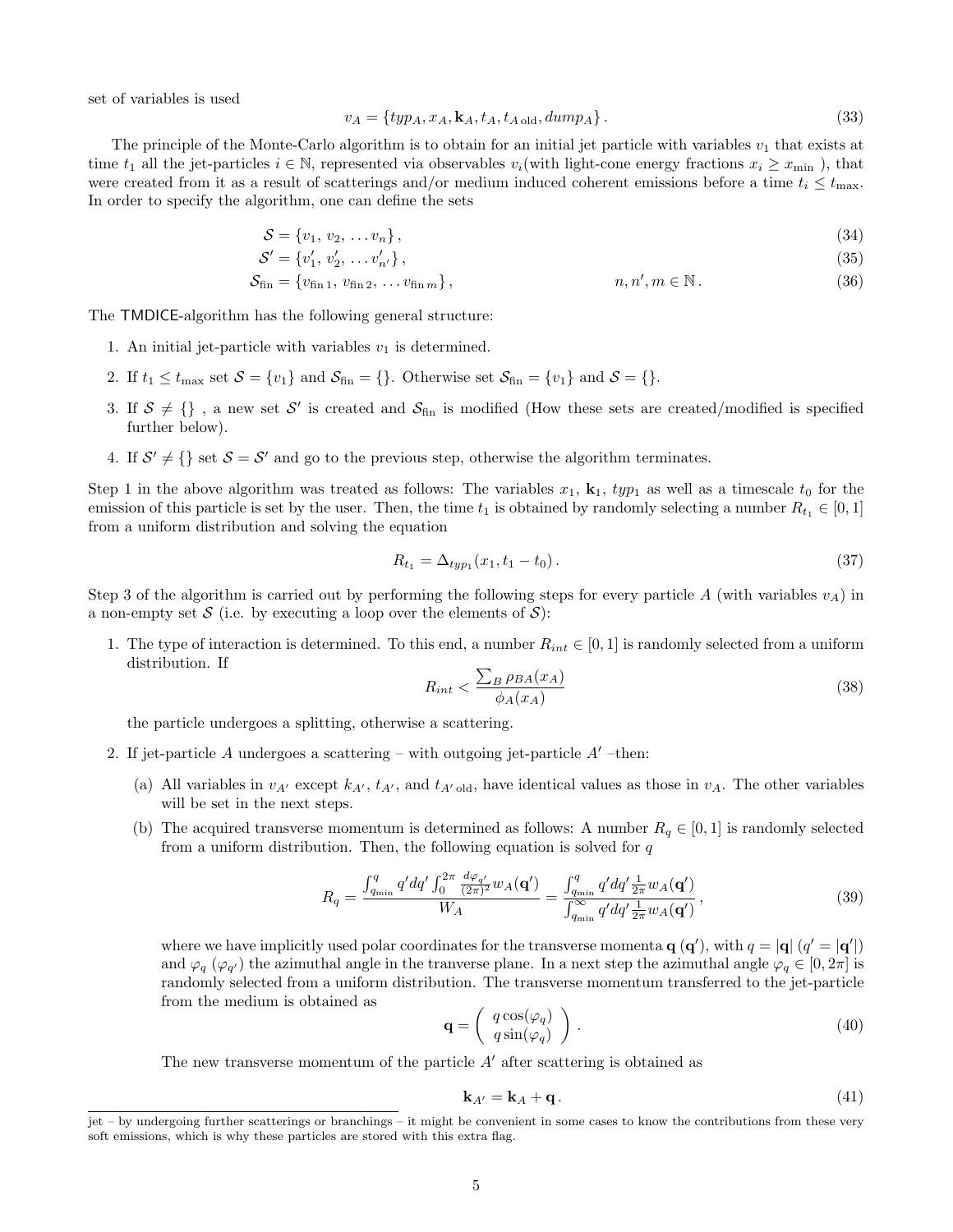(c) The time of the next scattering or branching  $t_{A'}$  is determined by selection of a random variable  $R_t \in [0, 1]$ and solving

$$
R_t = \Delta_{typ_A}(x_A, t_{A'} - t_A)). \tag{42}
$$

- (d) Set  $t_{A\text{old}} = t_A$ .
- (e) If  $t_{A'} \geq t_L$  add  $v_{A'}$  to  $S_{\text{fin}}$ , otherwise add  $v_{A'}$  to  $S'$ .
- 3. If particle  $A$  undergoes a splitting into two particle  $B$  and  $C$ , then:
	- (a) First, the type of splitting is determined: If the particle A is a quark (antiquark) it is presumed that it undergoes a splitting into a quark (antiquark) and a gluon. However, in case particle  $A$  is a gluon, the type of reaction is determined as follows: A number  $R_{react} \in [0,1]$  is randomly selected from a uniform distribution. If

$$
R_{react} \le \frac{\rho_{gg}(x_A)}{\rho_{qg}(x_A) + \rho_{gg}(x_A)},\tag{43}
$$

then the gluon splits into a gluon pair, otherwise into a quark-antiquark pair. Consequently, variables  $type_B$  and  $type_C$  are set accordingly.

(b) The light-cone energy fraction z of particle B with regard to the light cone energy of particle A is selected. To this end, one can define

$$
\mathcal{K}_{BA}(z) := \frac{1}{2} \sqrt{\frac{f_{BA}(z)}{z(1-z)}} P_{BA}(z) , \qquad (44)
$$

and note that

$$
\alpha_s \int_{Q>0} \frac{d^2 \mathbf{Q}}{(2\pi)^2} \mathcal{K}_{BA}(\mathbf{Q}, z, p_+) = \frac{\alpha_s}{\pi} \sqrt{\frac{\hat{q}}{N_c p_+}} \mathcal{K}_{BA}(z) \,. \tag{45}
$$

Thus, a number  $R_z \in [0, 1]$  is selected randomly from a uniform distribution and the equation

$$
R_z = \frac{\int_{\epsilon}^{z} dz' \mathcal{K}_{BA}(z')}{\int_{\epsilon}^{1-\epsilon} dz' \mathcal{K}_{BA}(z')} \,, \tag{46}
$$

is solved for z. The total light cone energy fraction of particle B and C with regard to the initial cascade particle are set as

$$
x_B = x_A z \,,\tag{47}
$$

and as

$$
x_C = x_A(1-z),\tag{48}
$$

respectively.

(c) Instead of a direct selection from the splitting kernel, the value for  $Q^2$  can be more easily obtained, by selecting a value for  $u := \frac{Q^2}{2h^2}$  $\frac{Q^2}{2k_{BR}^2}$ , because the kernel  $\mathcal{K}_{BA}(\mathbf{Q}, z, xp_+)$  given in Eq. [\(2\)](#page-1-1) factorizes into a distribution of u and z. Thus, a number  $R_u \in [0,1]$  is randomly selected from a uniform distribution. Then, the equation

$$
R_u = \frac{\int_0^u du' \sin(u') e^{-u'}}{\int_0^u du' \sin(u') e^{-u'}},
$$
\n(49)

is solved. Please note that an upper cutoff  $u = \pi$  was introduced here, since at higher values of u the splitting kernel would become negative. After determination of  $u$  the absolute values of the transverse momentum  $Q$  is determined as

$$
Q^{2} = 2\sqrt{z(1-z)p + \frac{\hat{q}}{N_c}f_{BA}(z)}u.
$$
\n(50)

(51)

Then, an azimuthal angle  $\varphi \in [0, 2\pi]$  is randomly selected from a uniform distribution. Then, **Q** can be obtained as

$$
\mathbf{Q} = \left( \begin{array}{c} Q \cos(\varphi) \\ Q \sin(\varphi) \end{array} \right). \tag{52}
$$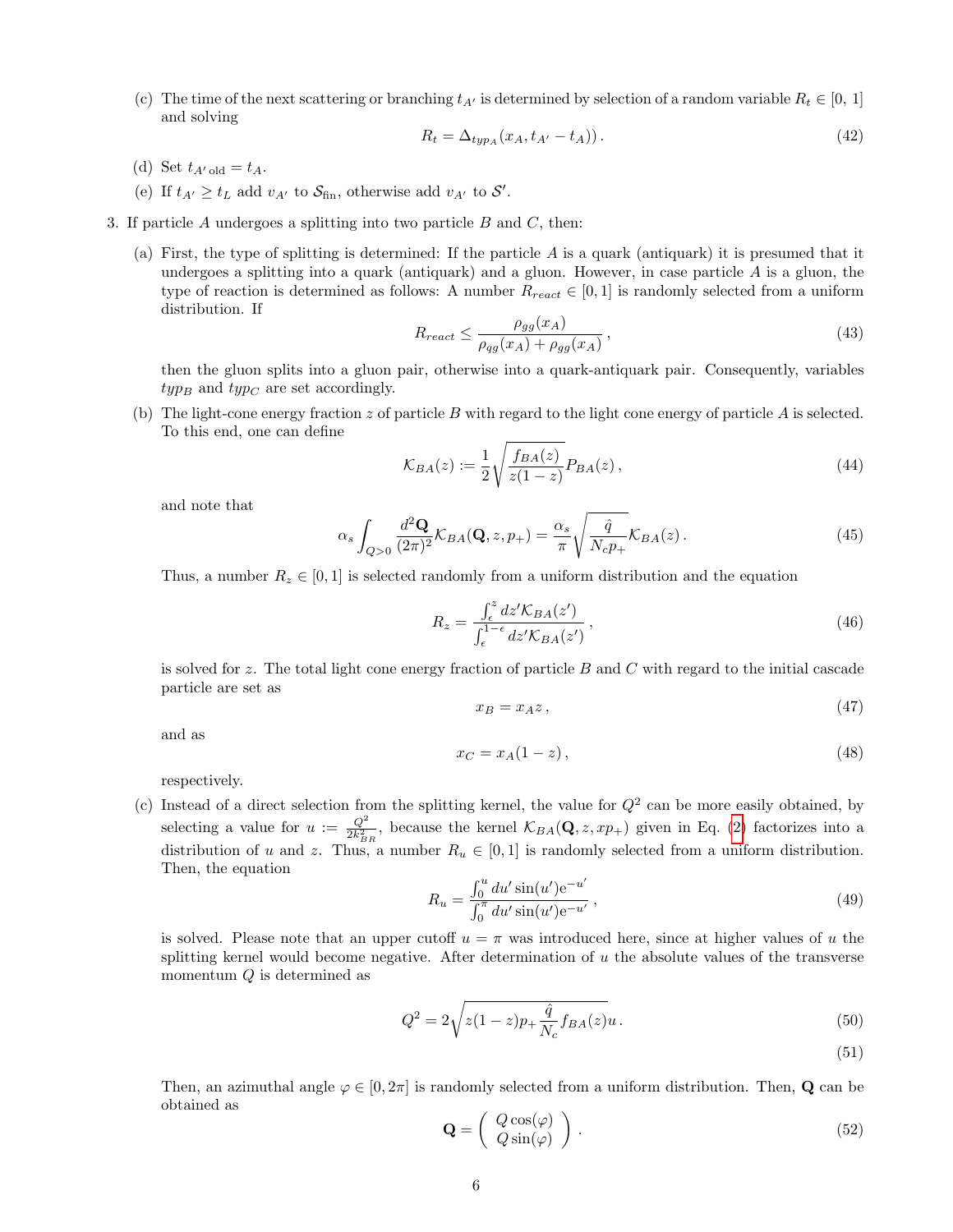The transverse momenta of particle B and C are determined as

$$
\mathbf{k}_B = z \mathbf{k}_A + \mathbf{Q},\tag{53}
$$

$$
\mathbf{k}_C = (1-z)\mathbf{k}_A - \mathbf{Q}.\tag{54}
$$

(d) For both particles, B and C the respective times of their next scatterings or splittings,  $t_B$  and  $t_C$  are determined by independently randomly selecting two variables  $R_{t_B} \in [0, 1]$  and  $R_{t_C} \in [0, 1]$  from uniform distributions and then solving the equations

$$
R_{t_B} = \Delta_{typ_B}(x_B, t_B - t_A), \qquad (55)
$$

$$
R_{tc} = \Delta_{type}(x_C, t_C - t_A). \tag{56}
$$

- (e) Set  $t_{B \, old} = t_A$  and  $t_{C \, old} = t_A$ .
- (f) With the previous steps the sets of variables  $v_B$  and  $v_C$  for particles B and C, respectively have been determined. In a last step it is verified
	- i. if  $t_B \ge t_L v_B$  is added to  $\mathcal{S}_{fin}$ , otherwise to  $\mathcal{S}'$ , ii. if  $t_C \geq t_L v_C$  is added to  $\mathcal{S}_{fin}$ , otherwise to  $\mathcal{S}'$ .

## <span id="page-6-0"></span>3 Usage of the program code

#### 3.1 Installation

The code can be downloaded from

#### https://github.com/Rohrmoser/TMDICE

in the form of a .zip file. In order to be able to execute the code or include it as a library into a C++ program the .zip file needs to be expanded (via unzip) into a folder, which from now on will be referenced as  $\texttt{STMICEfolder}.$ The main functions of the algorithm can be loaded as a library into  $C++$  code, so in order to be able to run the code within a  $C_{++}$  program the basic requirements are a  $C_{++}$  compiler and include the following header files in the program code/compile the program code including the following  $C++$  source files in  $$TMDICEfolder:$ 

- "TMDICE.cpp"
- "TMDICE.h"
- "TMDICE lib.cpp"
- "TMDICE<sub>lib.tpp</sub>"
- "TMDICE lib.h"
- "deps.h"

Thus, in order to include  $\textsf{TMDICE}$  into a  $\textsf{C++}$  program it is necessary to include the following line at the beginning of the main file of the program,

#### #include "TMDICE.h"

and compiling the programs with reference to source files and location of the library files, which in the  $g++$  compiler of the GNU-compiler collection , will look like this:

#### g++ -std=c++11 <main> \$TMDICEfolder/TMDICE.cpp \$TMDICEfolder/TMDICE\_lib.cpp -l\$TMDICEfolder <flags>

where  $\epsilon$  main > are the C++ source files and location of the header files for the main program and  $\epsilon$ **flags** > symbolizes additional compiler flags (unrelated to TMDICE). The C++ compiler that is used needs to be able to compile code that follows the C++11 standard of the C++ programming language (or also more recent standards). In the example for  $g++$  above this is achieved by the compiler flag  $-std=c++11$ .

Under Linux-systems on which the GNU-compiler collection is installed it is possible to create a code example for the production of numerous cascades, by typing the following in a terminal window: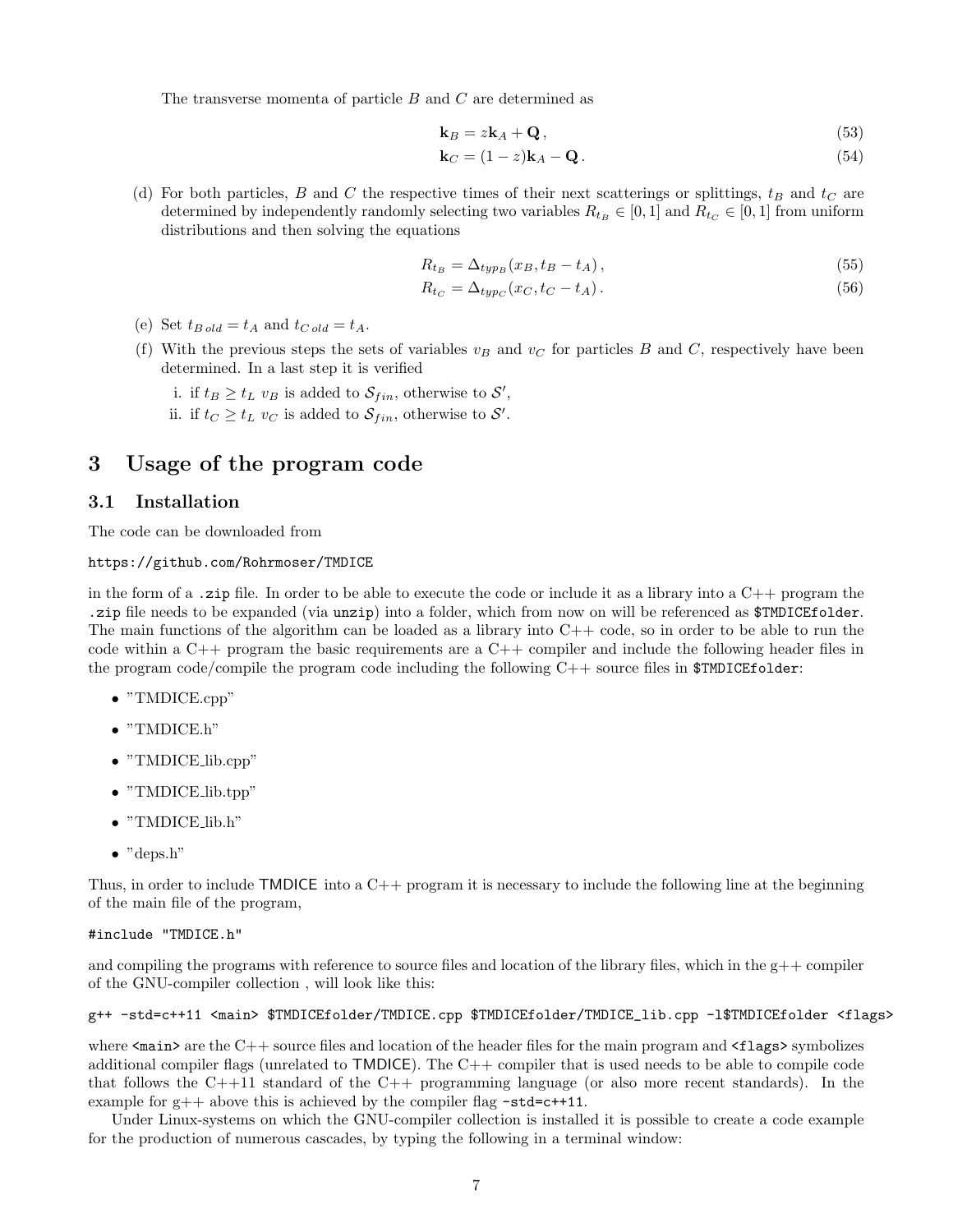cd \$TMDICEfolder bash make\_demo.sh \$DEMOfolder

where \$DEMOfolder is the path to the example. In order to compile and run the example type

cd \$DEMOfolder bash makefile.sh ./demo.out <outputfile>

where  $\zeta$  surputfile is the name of a newly created file into which the output of the Monte-Carlo program is written. In order to allow to plot data (at least in the form of the corresponding fragmentation functions) from <outputfile> a Mathematica-notebook "evaluation demo.nb" has been added (which can be executed successfully under Mathematica version 12).

#### 3.2 Initialization of the Monte-Carlo program

In order to be able to execute the Monte-Carlo generation of jets, it is first of all necessary to set the relevant input-parameters and calculate the partition functions. The parameters are read into the program by the function readTMDICEparameters for which there are the following two possibilities:

1. readTMDICEparameters(input\_file\_name);

where input\_file\_name is a string-variable that gives the file name of an input file in which the parameters are listed in the following way: Every line of the file contains only a single parameter. First the name of the parameter is written, then, separated by a space-character the value of the parameter.

2. readTMDICEparameters({{name\_par\_1, value\_par\_1},{name\_par\_2, value\_par\_2}, ...,{name\_par\_n, value\_par\_n}});

where n different parameters are given via their names  $name\_par\_i$  and their numerical values value\_par\_i (for  $i = 1, n$ ).

The order in which the parameters are listed is irrelevant in both of the above possibilities. Tab. [1](#page-8-0) lists the set of parameters together with the names that allow to address them, the dimensions in which the values need to be given, the possible values and (if available) their default values. The time-scales for the evolution can be given either directly as  $t_0$  and  $t_{\text{max}}$  in units of  $[fm/c]$  or as dimensionless quantities

$$
\tau_0 = \frac{t_0}{t^*}, \qquad \tau_{\text{max}} = \frac{t_{\text{max}}}{t^*}, \qquad \text{with } \frac{1}{t^*} = \frac{\alpha_s}{\pi} \sqrt{\frac{\hat{q}}{p_+}}.
$$
 (57)

A certain set of parameters must be specified by the user, in order for the program to run properly. These parameters are:

- the number of colors  $N_c$ ,
- the density of scatterers  $n_{\text{med}}$ ,
- the average transverse momentum transfer  $\hat{q}$ ,
- the initial light-cone particle energy  $p_+$ ,
- either both  $t_0$  and  $t_{\text{max}}$  or both  $\tau_0$  and  $\tau_{\text{max}}$ ,
- either  $\alpha_s$  or  $\bar{\alpha}_s = \frac{\alpha_s}{\pi}$ .

If a certain non-mandatory parameter is not given, the program will assume the default value of that parameter. There also have been implemented the flags scat and ktsplit, which specify the type of scattering kernel and, respectively, whether the branchings are considered collinear (i.e.: in every branching for the produced particles only the momentum fractions are determined, while there is no transfer of transverse momentum from the medium during branching) or non-collinear.

In a next step, the parameters of the program are fixed to the previously given values (or the default values) and the partition functions for the in-medium jet evolution are calculated in the function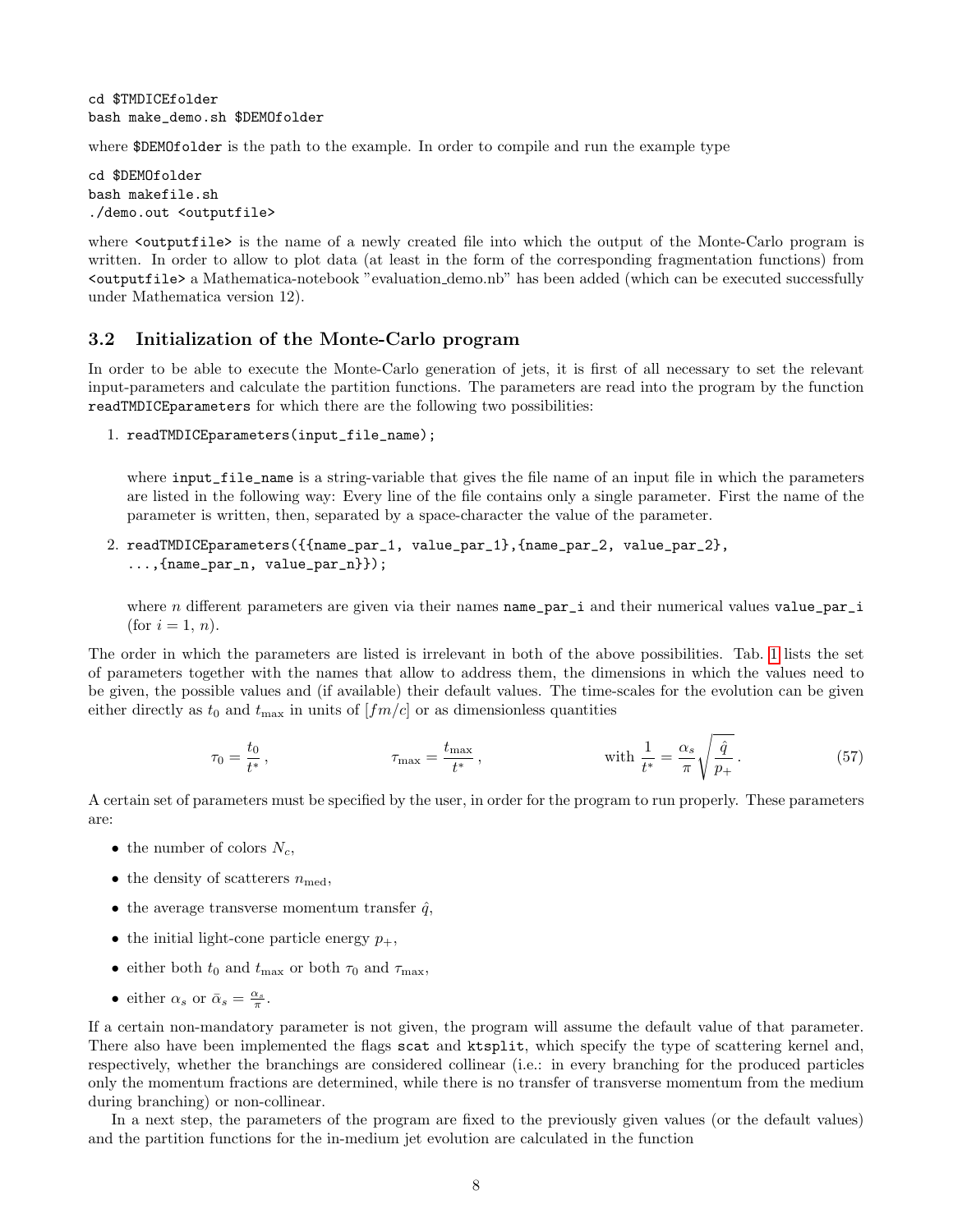| variable description                                                   | variable name | Dimension                                                                                                                                                                                                                                                                                                        | Possible                                  | default          |
|------------------------------------------------------------------------|---------------|------------------------------------------------------------------------------------------------------------------------------------------------------------------------------------------------------------------------------------------------------------------------------------------------------------------|-------------------------------------------|------------------|
|                                                                        | in program    |                                                                                                                                                                                                                                                                                                                  | values                                    | value            |
| momentum fraction of initial particle $x_1$                            | x1            | $[1]$                                                                                                                                                                                                                                                                                                            | value in range $[0, 1]$                   | 1                |
| transverse momentum of initial particle $  \mathbf{k}_1  $             | kt1           | [GeV]                                                                                                                                                                                                                                                                                                            | positive real value                       | $\boldsymbol{0}$ |
| type of initial particle $typ_1$                                       | typ1          | $[1]$                                                                                                                                                                                                                                                                                                            | 1 for quarks, $-1$ for anti-              | $\overline{2}$   |
|                                                                        |               |                                                                                                                                                                                                                                                                                                                  | quarks, 2 for gluons                      |                  |
| initial light-cone particle energy $p_+$                               | emax          | [GeV]                                                                                                                                                                                                                                                                                                            | positive real value                       |                  |
| number of colors $N_c$                                                 | nc            | $[1]$                                                                                                                                                                                                                                                                                                            | positive integer value                    | 3                |
| density of scatteres $n_{\text{med}}$                                  | ndens         | $[GeV^3]$                                                                                                                                                                                                                                                                                                        | positive real value                       |                  |
| average transverse momentum transfer $\hat{q}$                         | qhat          | $[GeV^2/fm]$                                                                                                                                                                                                                                                                                                     | positive real value                       |                  |
| time of start of jet-evolution $t_0$                                   | tmin          | [fm/c]                                                                                                                                                                                                                                                                                                           | positive real value                       |                  |
| time of end of jet-evolution $t_{\text{max}}$                          | tmax          | [fm/c]                                                                                                                                                                                                                                                                                                           | positive real value                       |                  |
| $\tau_0 = \frac{t_0}{t_*^*}$<br>$\tau_{\max} = \frac{t_{\max}}{t_*^*}$ | taumin        | $\vert 1 \vert$                                                                                                                                                                                                                                                                                                  | positive real value                       |                  |
|                                                                        | taumax        | $[1] % \includegraphics[width=0.9\columnwidth]{figures/fig_1a} \caption{The image shows the number of times, and the number of times, and the number of times, and the number of times, are indicated with the number of times, and the number of times, are indicated with the number of times.} \label{fig:2}$ | positive real value                       |                  |
| $\alpha_s$                                                             | alphas        | $[1]$                                                                                                                                                                                                                                                                                                            | positive real value                       |                  |
| $\bar{\alpha}_s = \frac{\alpha_s}{\pi}$                                | alphabar      | $[1] % \includegraphics[width=0.9\columnwidth]{figures/fig_1a} \caption{The image shows the number of times, and the number of times, and the number of times, are indicated with the number of times, and the number of times, are indicated with the number of times.} \label{fig:1}$                          | positive real value                       |                  |
| $\epsilon$                                                             | xeps          | $[1]$                                                                                                                                                                                                                                                                                                            | value in range $[0, 1]$                   | $10^{-4}$        |
| $x_{\min}$                                                             | xmin          | $[1]$                                                                                                                                                                                                                                                                                                            | value in range $[0, 1]$                   | $10^{-4}$        |
| $q_{\min}$                                                             | qmin          | [GeV]                                                                                                                                                                                                                                                                                                            | positive real value                       | $0.1\,$          |
| medium temperature $T$                                                 | T             | [GeV]                                                                                                                                                                                                                                                                                                            | positive real value                       |                  |
| Debye mass $m_D$                                                       | md            | [GeV]                                                                                                                                                                                                                                                                                                            | positive real value                       |                  |
| type of scattering kernel                                              | scat          | $[1]$                                                                                                                                                                                                                                                                                                            | $0 \ldots$ no scattering,<br><i>i.e.:</i> | $\overline{0}$   |
|                                                                        |               |                                                                                                                                                                                                                                                                                                                  | $w_q(\mathbf{q})=0$                       |                  |
|                                                                        |               |                                                                                                                                                                                                                                                                                                                  | 1 $w_g$ given in Eq. (13)                 |                  |
|                                                                        |               |                                                                                                                                                                                                                                                                                                                  | $2$ $w_g$ given in Eq. (15)               |                  |
|                                                                        |               |                                                                                                                                                                                                                                                                                                                  | $3$ $w_g$ given in Eq. (14)               |                  |
| collinear or non-collinear splitting                                   | ktsplit       | $[1]$                                                                                                                                                                                                                                                                                                            | $0 \dots$ collinear splitting,            | 1                |
|                                                                        |               |                                                                                                                                                                                                                                                                                                                  | $1 \ldots$ non-collinear<br>split-        |                  |
|                                                                        |               |                                                                                                                                                                                                                                                                                                                  | ting                                      |                  |

<span id="page-8-0"></span>Table 1: List of parameters for the program.

#### setTMDICE();

This step is mandatory in order to be able to obtain results for in-medium jet-evolution later on. Please note that the calculation of all partition functions may take a lot of time, however, in the present version of the program, setTMDICE() needs to be executed only once<sup>2</sup>

### 3.3 Execution of the Monte-Carlo algorithm

In TMDICE jets are defined as objects of a class TMDICEevent, that contains the variables of the jet-particles together with functions that allow to generate a jet via the Monte-Carlo algorithm. Thus, in order to execute the Monte-Carlo generation of a single jet it is necessary to first define an instance of the TMDICEevent class, which will be labeled here as jet, in the following way:

TMDICEevent jet;

To execute the Monte-Carlo algorithm, the class-function make\_event needs to be executed (here for the example of a TMDICEevent named "jet") as

jet.make\_event();

### 3.4 Accessing the produced events

The produced parton cascades are stored inside the class TMDICEevent within the class elements casc and genfin. The difference is that while case contains all particles of a cascade that evolved between  $t_0$  and  $t_{\rm max}$ , genfin only

<sup>&</sup>lt;sup>2</sup>For the purpose of changing  $E_{\text{max}}$ ,  $t_{\text{max}}$ ,  $t_0$ ,  $x_1$ ,  $k_1$ ,  $typ_1$  later on, the corresponding setter functions setEmax(ee);, settmax(tup);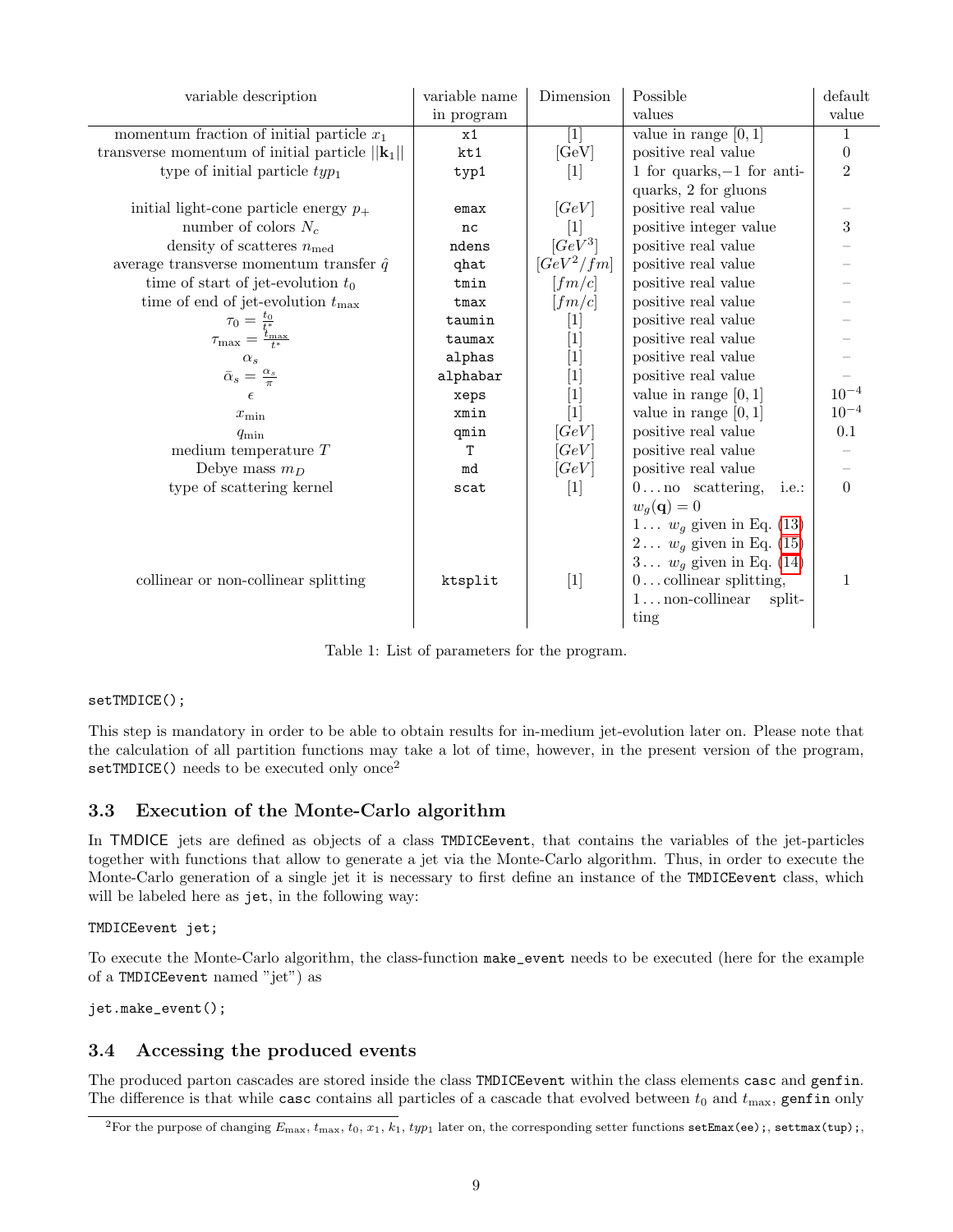| contains those particles that exist at time $t_{max}$ (i.e. those that are emitted at times smaller than $t_{max}$ and are |  |  |
|----------------------------------------------------------------------------------------------------------------------------|--|--|
| annihilated at times larger than $t_{max}$ ). Both, case and genfin are defined as vectors of sets of particle variables.  |  |  |
| For each particle the following variables are defined                                                                      |  |  |

| variable description                   | variable name | variable type | possible                                  |
|----------------------------------------|---------------|---------------|-------------------------------------------|
|                                        | in program    |               | values                                    |
| momentum fraction x                    | х             | double        | fraction in range $[0, 1]$                |
| time of emission                       | t_old         | double        | value in $[\text{fm/c}]$                  |
| time of annihilation                   |               | double        | value in $\left[\text{fm/c}\right]$       |
| transverse momentum                    | kt            | double        | value in $[GeV]$                          |
| azimuthal angle of transverse momentum | phik          | double        | value in range $[0, 2\pi]$                |
| type of particle                       | typ           | double        | 1 for quarks, $-1$ for antiquarks,        |
|                                        |               |               | 2 for gluons                              |
| is $x \leq x_{min}$                    | dump          | bool          | true for $x \leq x_{\min}$ , false other- |
|                                        |               |               | wise                                      |

The variable typ gives 2 for gluons, 1 for quarks, -1 for antiquarks, and is undefined otherwise. The variable dump gives false for particles where  $x > x_{min}$  and true for particles below the threshold, i.e.  $x \leq x_{min}$ . Note that if  $x \leq x_{\min}$  no further parton splitting or scattering is considered by the program, but this particle is nevertheless stored.

To make the notation evident, consider the example that a TMDICEevent jet has been created, that contains a total number of N particles that exist at time  $t_{\text{max}}^3$ . Then for a particle  $i \ (0 \leq i \leq N)$  the momentum fraction x can be obtained as

#### jet.genfin.at(i).x;

Analogously, for one of the M ( $M \geq N$ ) particles that are annihilated at time  $t \leq t_{\text{max}} - e.g.$  for particle j  $(0 \leq j \leq M)$  – the time of annihilation t can be obtained as

jet.casc.at(j).t;

#### 3.5 Program example

This is an example of a C++ program code that generates a total number of  $10^4$  parton cascades named "jet" via TMDICE and writes the output into a file, whose name is given as a parameter to the program upon its execution

```
#include<fstream>
#include "TMDICE.h"
int main(int argc, char **argv)
{
readTMDICEparameters({ {"nc",3},{"ndens",0.3},{"qhat",1.},{"emax",100.},{"tmin",0.},
{"tmax",1.},{"alphas",0.3},{"scat",1}});
setTMDICE();
ofstream o;
o.open(argv[1]);
for(int i=0; i < pow(10, 4); i++){
TMDICEevent jet;
jet.make_event();
for(int j=0;j<jet.genfin.size();j++)
{
if(jet.genfin.at(j).dump==false){o<<i<<" "<<jet.genfin.at(j).x<<" "
<<jet.genfin.at(j).kt<<" "<<jet.genfin.at(j).phik<<" "<<jet.genfin.at(j).typ<<endl;}
```
settmin(tmin);, setx1(xx);, setkt1(kk);, and settyp1(ttyp); were created (where ee, tup, tmin, xx, kk, and ttyp are the numerical values of  $E_{\text{max}}$ ,  $t_{\text{max}}$ ,  $t_0$ ,  $x_1$ ,  $||\mathbf{k}_1||$ , and  $typ_1$  respectively).

 $3N$  can be obtained as N=jet.genfin.size();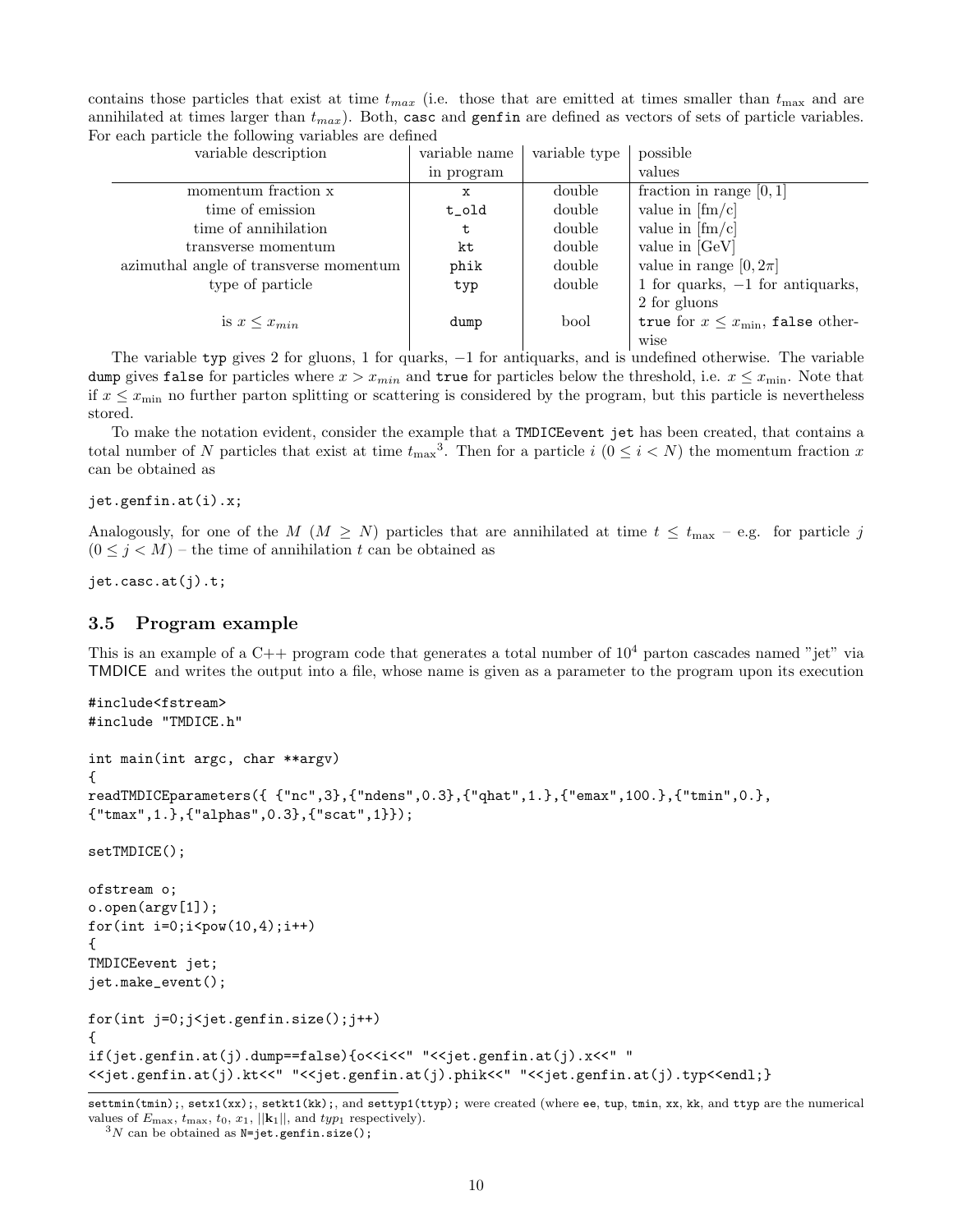```
}
}
o.close();
```

```
cout<<"Output written to file: "<<argv[1]<<endl;
}
```
## 4 Illustrative examples

In order to show what kind of results can be produced with the program, this section gives some examples. To this end cascades initiated either by a gluon or a quark were simulated for the following set of parameters:

parameter nc ndens emax qhat tmin tmax alphas scat ktsplit md value 3 0.243 100 1 0 0.1 0.31415926 2 1 0.993

and the default values for xmin, qmin, xeps, x1, and kt1 from Tab. [1.](#page-8-0) The values of type1 are set to 1 and 2 for the quark and gluon initiated jets respectively. Fig. [1](#page-11-0) shows results for the fragmentation functions of quarks and gluons integrated over transverse momentum k,

$$
D(x, t_{\max}) = \int_{k \ge 0} d\mathbf{k} D(x, \mathbf{k}, t_{\max}),
$$
\n(58)

and momentum fraction  $x$ ,

$$
\tilde{D}(k_T, t_{\text{max}}) := \int_{x_{\text{min}}}^1 dx \, 2 \int_0^{2\pi} d\phi_k k_T D(x, \mathbf{k}, t_{\text{max}}) \,, \tag{59}
$$

where  $k_T = ||\mathbf{k}||$  and  $\phi_k$  is the azimuthal angle of k. The results are compared to results from the MINCAS-Monte-Carlo algorithm and a direct solution method of the integro-differential evolution equations [\(62\)](#page-12-0) and [\(63\)](#page-12-1) (for a more detailed description of these results cf. [\[20\]](#page-14-11)).

### <span id="page-10-0"></span>5 Conclusions and Outlook

This paper presented the TMDICE program that allows to generate parton jets that are created by interactions with a constant medium from an initial jet-particle. The jet-medium interactions are coherent medium induced radiations off a jet particle (that reproduce the BDMPS-Z spectra) as well as scatterings off medium particles [\[17,](#page-14-8) [18,](#page-14-9) [20\]](#page-14-11). Instead of a solution of the corresponding sets of evolution equations for single particle densities (such as fragmentation functions) the program provides a set of jet particles within a certain energy range and their corresponding momentum components. This allows to use results of the program to obtain contributions from regions where coherent medium induced radiation dominate for jet-observables that depend on multiple particles. To allow for a possible inclusion of the program in more encompassing simulations of jet-productions in heavy ion collisions, the program was written in the form of a  $C_{++}$  library, which makes it possible to call functions that obtain in-medium fragmentation in a region (of time and jet-particle energy, which can be set by the user) in which coherent radiation is relevant.

For the current version of the program the medium was considered to be given by a constant density of scatterers and scale of transverse momentum transfer, neglecting, thus, finite size effects of the medium. This kind of effects may be taken into account by future adaptations of the program.

## Acknowledgement

This work was supported by the Polish National Science Centre with the grant no. DEC-2017/27/B/ST2/01985. M.R. thanks Krzysztof Kutak, Wiesław Płaczek, and Andreas van Hameren for useful remarks.

## <span id="page-10-1"></span>A Evolution equations for multiplicities and fragmentation functions

This appendix demonstrates that the TMDICE-program allows to solve evolution equations for fragmentation functions of jets that fragment in the medium via medium induced coherent radiation and scatterings off medium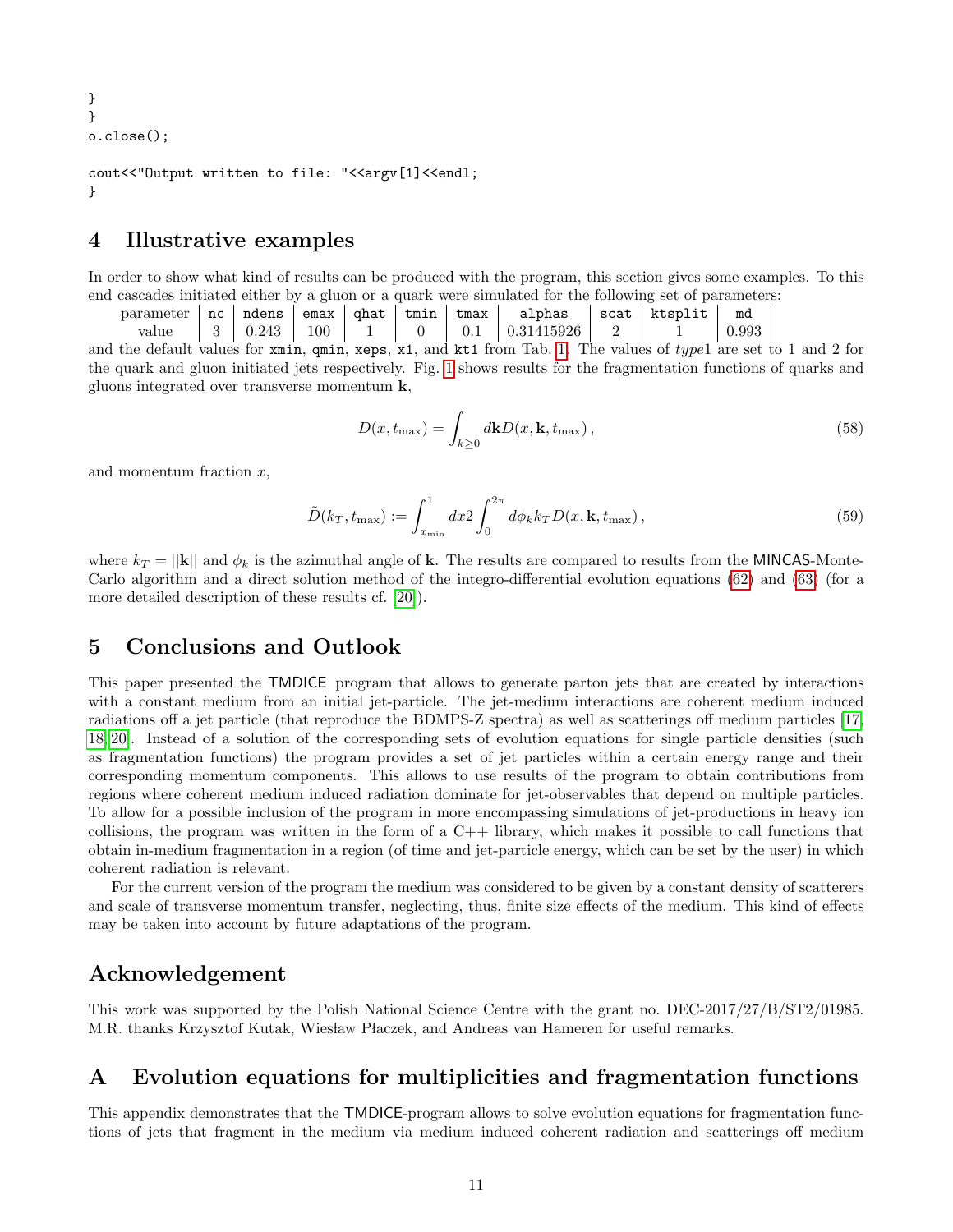

<span id="page-11-0"></span>Figure 1: Fragmentation functions  $D(x)$  (top) and  $\tilde{D}(k_T)$  (bottom) for jet partons initiated by a quark (left) or a gluon (right).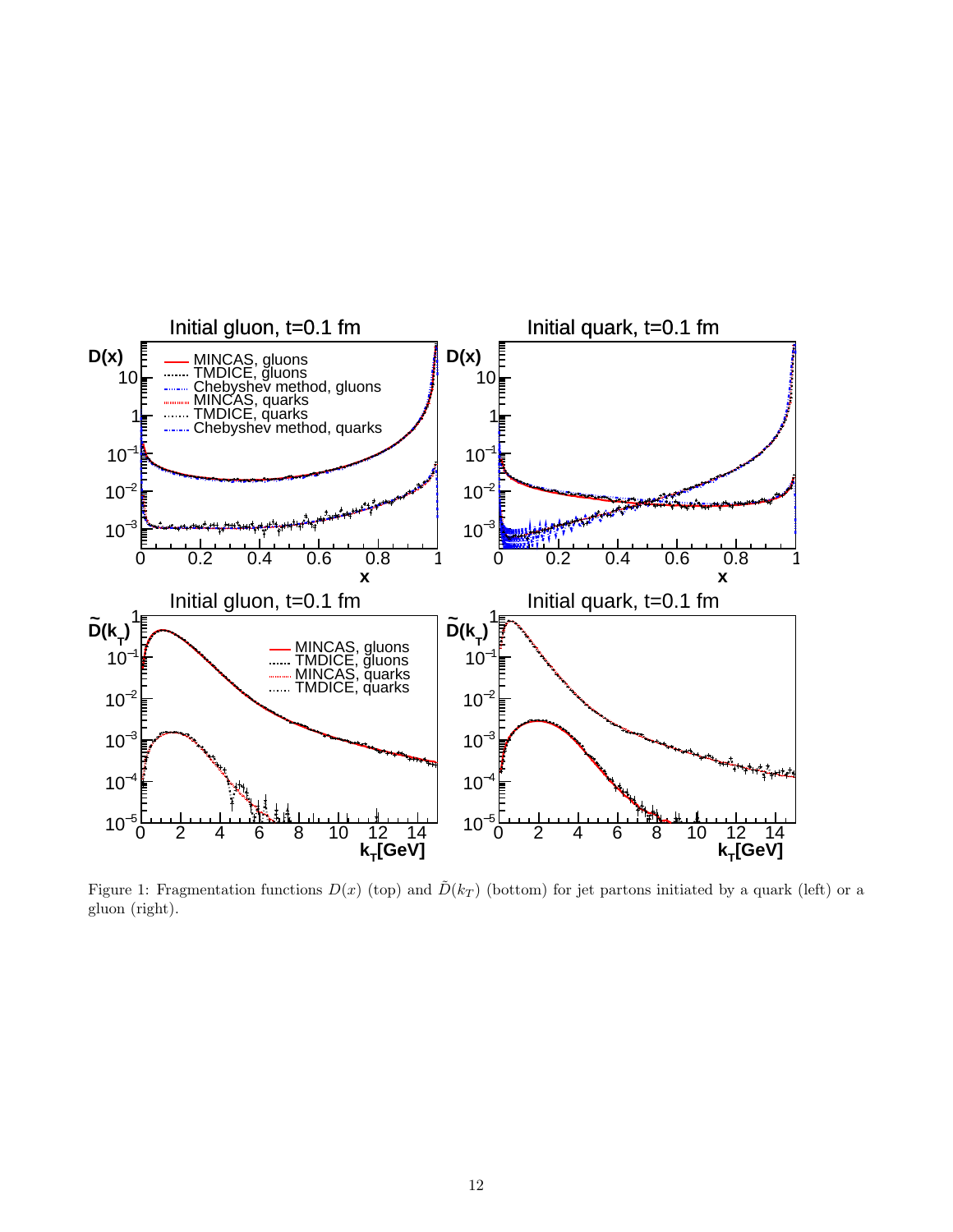particles that were previously introduced in [\[17,](#page-14-8) [18,](#page-14-9) [20\]](#page-14-11). To this end it will be shown that the equivalent evolution equations for the multiplicity distributions of jet-particles can be solved by the TMDICE-program.

A multiplicity distribution can be defined as

$$
F_i(x, \mathbf{k}, t) = \frac{\partial^2 N_i(t)}{\partial x \partial \mathbf{k}},
$$
\n(60)

where  $N_i$  is the number of jet-particles of type i, **k** is the jet-particle momentum-component orthogonal to the jet-axis and  $x$  is the ratio of jet-particle light-cone energy with the light-cone energy of an initial jet-particle. Analogously, fragmentation functions  $D_i$  of particles i can be defined as

<span id="page-12-4"></span>
$$
D_i(x, \mathbf{k}, t) = x \frac{\partial^2 N_i(t)}{\partial x \partial \mathbf{k}} = x F_i(x, \mathbf{k}, t).
$$
\n(61)

In [\[17,](#page-14-8) [18,](#page-14-9) [20\]](#page-14-11) it was found that the fragmentation functions of particles undergoing coherent medium induced radiations and scatterings off medium particles obey the following set of evolution equations

$$
\frac{\partial}{\partial t}D_g(x, \mathbf{k}, t) = \alpha_s \int_0^1 dz \int \frac{d^2 \mathbf{q}}{(2\pi)^2} \left[ 2\mathcal{K}_{gg}(\mathbf{Q}, z, \frac{x}{z} p_+) D_g\left(\frac{x}{z}, \mathbf{q}, t\right) + \mathcal{K}_{gq}(\mathbf{Q}, z, \frac{x}{z} p_+) D_q\left(\frac{x}{z}, \mathbf{q}, t\right) \right. \\
\left. - (\mathcal{K}_{gg}(\mathbf{q}, z, xp_+) + \mathcal{K}_{qg}(\mathbf{q}, z, xp_+)) D_g(x, \mathbf{k}, t) \right] \Big|_{\mathbf{Q} = \mathbf{k} - z\mathbf{q}} + \int \frac{d^2 \mathbf{l}}{(2\pi)^2} C_g(\mathbf{l}) D_g(x, \mathbf{k} - \mathbf{l}, t), \quad (62)
$$
\n
$$
\frac{\partial}{\partial t} D_g(x, \mathbf{k}, t) = \alpha_s \int_0^1 dz \int \frac{d^2 \mathbf{q}}{(2\pi)^2} \left[ \mathcal{K}_{qq}(\mathbf{Q}, z, \frac{x}{z} p_+) D_g\left(\frac{x}{z}, \mathbf{q}, t\right) + \mathcal{K}_{qg}(\mathbf{Q}, z, \frac{x}{z} p_+) D_g\left(\frac{x}{z}, \mathbf{q}, t\right) \right. \\
\left. - \mathcal{K}_{qq}(\mathbf{q}, z, xp_+) D_g(x, \mathbf{k}, t) \right] \Big|_{\mathbf{Q} = \mathbf{k} - z\mathbf{q}} + \int \frac{d^2 \mathbf{l}}{(2\pi)^2} C_g(\mathbf{l}) D_g(x, \mathbf{k} - \mathbf{l}, t), \quad (63)
$$

with

<span id="page-12-3"></span><span id="page-12-2"></span><span id="page-12-1"></span><span id="page-12-0"></span>
$$
C_i(\mathbf{q}) = w_i(\mathbf{q}) - \delta(\mathbf{q}) \int d^2 \mathbf{q}' w_i(\mathbf{q}'). \qquad (64)
$$

Thus, dividing Eqs.  $(62)$  and  $(63)$  with x one finds that the multiplicity distributions obey the following equivalent set of evolution equations

$$
\frac{\partial}{\partial t}F_g(x, \mathbf{k}, t) = \alpha_s \int_0^1 dz \int \frac{d^2 \mathbf{q}}{(2\pi)^2} \left[ 2\mathcal{K}_{gg}(\mathbf{Q}, z, \frac{x}{z}p_+) \frac{1}{z} F_g\left(\frac{x}{z}, \mathbf{q}, t\right) + \mathcal{K}_{gq}(\mathbf{Q}, z, \frac{x}{z}p_+) \frac{1}{z} F_q\left(\frac{x}{z}, \mathbf{q}, t\right) \right. \\
\left. - (\mathcal{K}_{gg}(\mathbf{q}, z, xp_+) + \mathcal{K}_{qg}(\mathbf{q}, z, xp_+)) F_g(x, \mathbf{k}, t) \right] \Big|_{\mathbf{Q} = \mathbf{k} - z\mathbf{q}} + \int \frac{d^2 \mathbf{l}}{(2\pi)^2} C_g(\mathbf{l}) F_g(x, \mathbf{k} - \mathbf{l}, t), \qquad (65)
$$
\n
$$
\frac{\partial}{\partial t} F_q(x, \mathbf{k}, t) = \alpha_s \int_0^1 dz \int \frac{d^2 \mathbf{q}}{(2\pi)^2} \left[ \mathcal{K}_{qq}(\mathbf{Q}, z, \frac{x}{z}p_+) \frac{1}{z} F_q\left(\frac{x}{z}, \mathbf{q}, t\right) + \mathcal{K}_{qg}(\mathbf{Q}, z, \frac{x}{z}p_+) \frac{1}{z} F_g\left(\frac{x}{z}, \mathbf{q}, t\right) \right. \\
\left. - \mathcal{K}_{qq}(\mathbf{q}, z, xp_+) F_q(x, \mathbf{k}, t) \right] \Big|_{\mathbf{Q} = \mathbf{k} - z\mathbf{q}} + \int \frac{d^2 \mathbf{l}}{(2\pi)^2} C_g(\mathbf{l}) F_q(x, \mathbf{k} - \mathbf{l}, t).
$$
\n(66)

The integro-differential Eqs. [\(65\)](#page-12-2) and [\(66\)](#page-12-3) can be transformed into the following integral equations:

$$
F_g(x, \mathbf{k}, t) = \Delta_g(x, t - t_0) F_g(x, \mathbf{k}, t_0) + \int_{t_0}^t dt' \Delta_g(x, t - t') \left\{ \alpha_s \int dz \int \frac{d^2 q}{(2\pi)^2} \frac{1}{z} \left[ 2\mathcal{K}_{gg}(\mathbf{Q}, z, \frac{x}{z} p_+) F_g(\frac{x}{z}, \mathbf{q}, t') \right] + \mathcal{K}_{gq}(\mathbf{Q}, z, \frac{x}{z} p_+) F_q(\frac{x}{z}, \mathbf{q}, t') \right\} \Big|_{\mathbf{Q} = \mathbf{k} - z\mathbf{q}} + \int \frac{d^2 l}{(2\pi)^2} w_g(l) F_g(x, \mathbf{k} - l, t') \Bigg\},
$$
(67)

$$
F_q(x, \mathbf{k}, t) = \Delta_q(x, t - t_0) F_q(x, \mathbf{k}, t_0) + \int_{t_0}^t dt' \Delta_q(x, t - t') \left\{ \alpha_s \int dz \int \frac{d^2q}{(2\pi)^2} \frac{1}{z} \left[ \mathcal{K}_{qq}(\mathbf{Q}, z, \frac{x}{z} p_+) F_q(\frac{x}{z}, \mathbf{q}, t') \right] + \mathcal{K}_{qg}(\mathbf{Q}, z, \frac{x}{z} p_+) F_g(\frac{x}{z}, \mathbf{q}, t') \right\} \Big|_{\mathbf{Q} = \mathbf{k} - z\mathbf{q}} + \int \frac{d^2l}{(2\pi)^2} w_q(l) F_q(x, \mathbf{k} - l, t') \Bigg\},
$$
(68)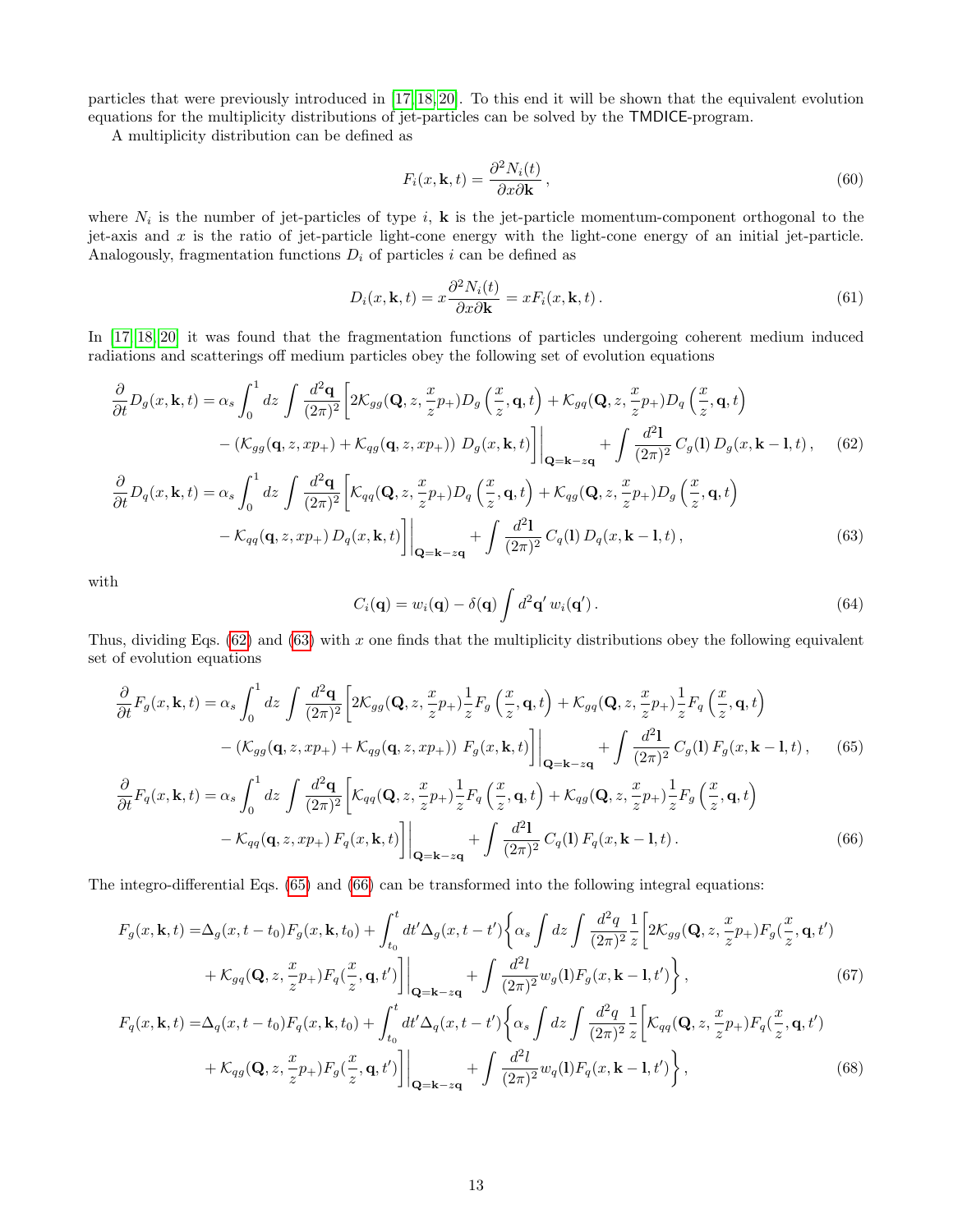Finally these equations can be written in the following form

$$
F_g(x, \mathbf{k}, t) = \Delta_g(x, t - t_0) F_g(x, \mathbf{k}, t_0) + \int_{t_0}^t dt' \Delta_g(x, t - t') \left\{ \alpha_s \int dz \int dy \int \frac{d^2 \mathbf{q}}{(2\pi)^2} \int d^2 \mathbf{Q} \delta(x - zy) \delta^2(\mathbf{k} - \mathbf{Q} - z\mathbf{q}) \right\}
$$
  
\n
$$
\left[ 2 \frac{\mathcal{K}_{gg}(\mathbf{Q}, z, yp_+) }{\rho_{gg}(y)} \frac{\rho_{gg}(y)}{\rho_{gg}(y) + \rho_{qg}(y)} \frac{\rho_{gg}(y) + \rho_{qg}(y)}{\phi_g(y)} \phi_g(y) F_g(y, \mathbf{q}, t') \right]
$$
  
\n
$$
+ \frac{\mathcal{K}_{gq}(\mathbf{Q}, z, yp_+) }{\rho_{qq}(y)} \frac{\rho_{qq}(y)}{\phi_q(y)} \phi_q(y) F_q(y, \mathbf{q}, t') \right]
$$
  
\n
$$
+ \int dy \int d^2 \mathbf{Q} \frac{d^2 \mathbf{q}}{(2\pi)^2} \delta(y - x) \delta^2(\mathbf{k} - \mathbf{q} - \mathbf{Q}) \frac{w_g(\mathbf{q})}{W_g} \left( \frac{W_g}{\phi_g(y)} \right) \phi_g(y) F_g(y, \mathbf{Q}, t') \right\},
$$
  
\n
$$
F(x, \mathbf{k} + \mathbf{q}) = \Delta_x(x, t - t_0) F_x(x, \mathbf{k} + t_0) + \int_t^t dt' \Delta_y(x, t - t') \int_{\mathcal{R}} \int_{\mathcal{R}} dx \int_{\mathcal{R}} dz \int_{\mathcal{R}} d^2 \mathbf{Q} \int_{\mathcal{R}} d^2 \mathbf{q} \delta(x - zg) \delta^2(\mathbf{k} - \mathbf{Q} - z\mathbf{q})
$$
  
\n(69)

$$
F_q(x, \mathbf{k}, t) = \Delta_q(x, t - t_0) F_q(x, \mathbf{k}, t_0) + \int_{t_0}^t dt' \Delta_q(x, t - t') \left\{ \alpha_s \int dy \int dz \int d^2 \mathbf{Q} \int \frac{d^2 \mathbf{q}}{(2\pi)^2} \delta(x - zy) \delta^2(\mathbf{k} - \mathbf{Q} - z\mathbf{q}) \right\}
$$
  

$$
\left[ \frac{\mathcal{K}_{qq}(\mathbf{Q}, z, yp_+)}{\rho_{qq}(y)} \frac{\rho_{qq}(y)}{\phi_q(y)} \phi_q(y) F_q(y, \mathbf{q}, t') + \frac{\mathcal{K}_{qg}(\mathbf{Q}, z, yp_+)}{\rho_{qg}(y)} \frac{\rho_{qg}(y)}{\rho_{qg}(y)} + \rho_{gg}(y) \frac{\rho_{qg}(y) + \rho_{gg}(y)}{\phi_g(y)} \phi_g(y) F_g(y, \mathbf{q}, t') \right]
$$
  
+ 
$$
\int dy \int d^2 \mathbf{Q} \int \frac{d^2 \mathbf{q}}{(2\pi)^2} \delta(y - x) \delta^2(\mathbf{k} - \mathbf{q} - \mathbf{Q}) \frac{w_q(\mathbf{q})}{W_q} \frac{W_q}{\phi_q(y)} \phi_q(y) F_q(y, \mathbf{Q}, t') \right\},
$$
(70)

where  $\rho_{gq}(y) = \rho_{qq}(y)$  was used. The above set of evolution equations has an iterative solution, which can be obtained by substituting the equations into the multiplicity distributions at the right sides that are convoluted with the scattering and splitting kernels and repeating this procedure multiple times. Thus, one obtains

$$
F_g(x, \mathbf{k}, t) = \Delta_g(x, t - t_0) F_g(x, \mathbf{k}, t_0) + \int_{t_0}^t dt' \Delta_g(x, t - t') \left\{ \alpha_s \int dz \int dy \int \frac{d^2 \mathbf{q}}{(2\pi)^2} \int d^2 \mathbf{Q} \delta(x - zy) \delta^2(\mathbf{k} - \mathbf{Q} - z\mathbf{q}) \right\}
$$
  
\n
$$
\left[ 2 \frac{\mathcal{K}_{gg}(\mathbf{Q}, z, yp_+) - \rho_{gg}(y)}{\rho_{gg}(y) - \rho_{gg}(y) + \rho_{qg}(y)} \frac{\rho_{gg}(y) + \rho_{qg}(y)}{\phi_g(y)} \phi_g(y) \Delta_g(y, t' - t_0) F_g(y, \mathbf{q}, t_0) \right]
$$
  
\n
$$
+ \frac{\mathcal{K}_{gq}(\mathbf{Q}, z, yp_+)}{\rho_{qq}(y) - \phi_q(y)} \frac{\rho_{qq}(y)}{\phi_q(y)} \phi_q(y) \Delta_q(y, t' - t_0) F_q(y, \mathbf{q}, t_0) \right]
$$
  
\n
$$
+ \int dy \int d^2 \mathbf{Q} \frac{d^2 \mathbf{q}}{(2\pi)^2} \delta(y - x) \delta^2(\mathbf{k} - \mathbf{q} - \mathbf{Q}) \frac{w_g(\mathbf{q})}{W_g} \left( \frac{W_g}{\phi_g(y)} \right) \phi_g(y) \Delta_g(y, t' - t_0) F_g(y, \mathbf{Q}, t_0) \right\} + \mathcal{O}(\alpha_s^2),
$$
\n(71)

$$
F_q(x, \mathbf{k}, t) = \Delta_q(x, t - t_0) F_q(x, \mathbf{k}, t_0) + \int_{t_0}^t dt' \Delta_q(x, t - t') \left\{ \alpha_s \int dy \int dz \int d^2 \mathbf{Q} \int \frac{d^2 \mathbf{q}}{(2\pi)^2} \delta(x - zy) \delta^2(\mathbf{k} - \mathbf{Q} - z\mathbf{q}) \right\}
$$
  

$$
\left[ \frac{\mathcal{K}_{qq}(\mathbf{Q}, z, yp_+) }{\rho_{qq}(y)} \frac{\rho_{qq}(y)}{\phi_q(y)} \phi_q(y) \Delta_q(y, t' - t_0) F_q(y, \mathbf{q}, t_0) + \frac{\mathcal{K}_{qg}(\mathbf{Q}, z, yp_+) }{\rho_{qg}(y)} \frac{\rho_{qg}(y)}{\rho_{qg}(y) + \rho_{gg}(y)} \frac{\rho_{qg}(y) + \rho_{gg}(y)}{\phi_g(y)} \phi_g(y) \Delta_q(y, t' - t_0) F_g(y, \mathbf{q}, t_0) \right]
$$
  
+ 
$$
\int dy \int d^2 \mathbf{Q} \int \frac{d^2 \mathbf{q}}{(2\pi)^2} \delta(y - x) \delta^2(\mathbf{k} - \mathbf{q} - \mathbf{Q}) \frac{w_q(\mathbf{q})}{W_q} \frac{W_q}{\phi_q(y)} \phi_q(y) \Delta_q(y, t' - t_0) F_q(y, \mathbf{Q}, t_0) \right\} + \mathcal{O}(\alpha_s^2), \tag{72}
$$

where only the contributions from one splitting or scattering were written explicitly and contributions from more than one process of jet-medium interaction was denoted by  $\mathcal{O}(\alpha_s^2)$ . From the above formulation of the system of integral evolution equations a possible solution via Monte-Carlo algorithms becomes apparent: Initial Monte-Carlo samples for the light cone energy fractions and the transverse momenta are selected from the multiplicity distributions  $F_q$  and  $F_q$  at time  $t_0$ . Possible changes to the Monte-Carlo samples during the in-medium fragmentation follow the same probabilities and probability densities that were given earlier on in Eqs. [\(25\)](#page-3-0)-[\(31\)](#page-3-1). Thus, it follows that the TMDICE-algorithm described in this paper provides a Monte-Carlo solution to Eqs. [\(65\)](#page-12-2) and [\(66\)](#page-12-3) (provided the initial particles are properly from an initial condition at times  $t_0$ ). The corresponding fragmentation functions can be obtained via Eq. [\(61\)](#page-12-4) and are solutions to Eqs. [\(62\)](#page-12-0) and [\(63\)](#page-12-1).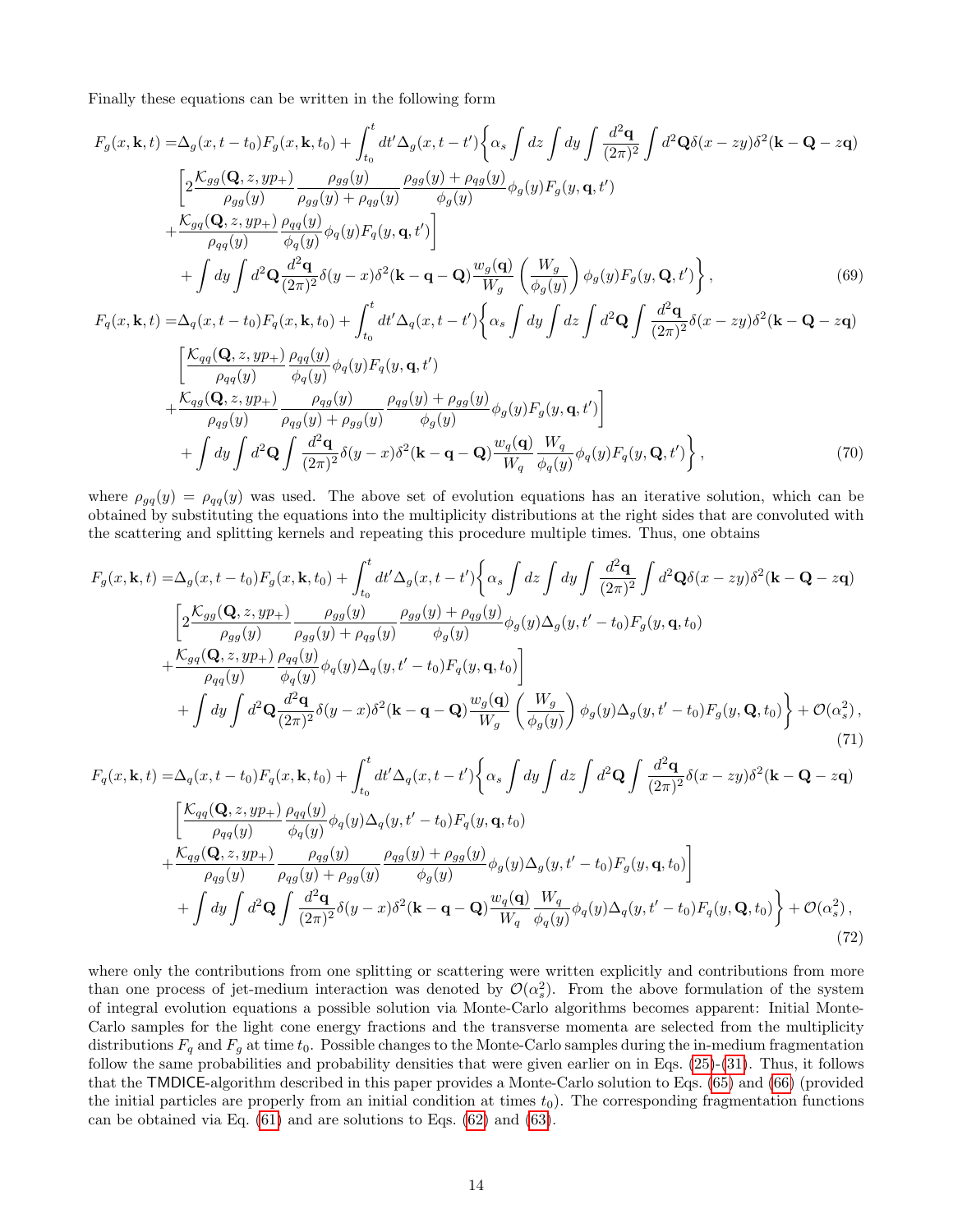## References

- <span id="page-14-0"></span>[1] G. Altarelli and G. Parisi, "Asymptotic freedom in parton language", Nuclear Physics B 126 (1977), no. 2 298–318.
- <span id="page-14-1"></span>[2] Y. L. Dokshitzer, "Calculation of the Structure Functions for Deep Inelastic Scattering and e+ e- Annihilation by Perturbation Theory in Quantum Chromodynamics.", Sov. Phys. JETP 46 (1977) 641–653.
- <span id="page-14-2"></span>[3] N. Armesto, L. Cunqueiro, and C. A. Salgado, "Q-PYTHIA: A Medium-modified implementation of final state radiation", Eur. Phys. J. C 63 (2009) 679–690, [0907.1014.](http://www.arXiv.org/abs/0907.1014)
- [4] B. Schenke, C. Gale, and S. Jeon, "MARTINI: An Event generator for relativistic heavy-ion collisions", Phys. Rev. C 80 (2009) 054913, [0909.2037.](http://www.arXiv.org/abs/0909.2037)
- <span id="page-14-6"></span>[5] K. Zapp, G. Ingelman, J. Rathsman, J. Stachel, and U. A. Wiedemann, "A Monte Carlo Model for 'Jet Quenching'", Eur. Phys. J. C 60 (2009) 617–632, [0804.3568.](http://www.arXiv.org/abs/0804.3568)
- <span id="page-14-7"></span>[6] K. C. Zapp, F. Krauss, and U. A. Wiedemann, "A perturbative framework for jet quenching", JHEP 03 (2013) 080, [1212.1599.](http://www.arXiv.org/abs/1212.1599)
- [7] T. Renk, "Parton shower evolution in a 3d hydrodynamical medium", Phys. Rev. C 78 (Sep, 2008) 034908.
- [8] T. Renk, "Physics probed by the  $P_T$  dependence of the nuclear suppression factor", Phys. Rev. C 88 (Jul, 2013) 014905.
- <span id="page-14-3"></span>[9] I. P. Lokhtin and A. M. Snigirev, "A Model of jet quenching in ultrarelativistic heavy ion collisions and high-p(T) hadron spectra at RHIC", *Eur. Phys. J. C* 45 (2006) 211–217, [hep-ph/0506189.](http://www.arXiv.org/abs/hep-ph/0506189)
- <span id="page-14-4"></span>[10] R. Baier, D. Schiff, and B. G. Zakharov, "Energy loss in perturbative QCD", Ann. Rev. Nucl. Part. Sci. 50 (2000) 37–69, [hep-ph/0002198.](http://www.arXiv.org/abs/hep-ph/0002198)
- [11] R. Baier, A. H. Mueller, D. Schiff, and D. T. Son, "'Bottom up' thermalization in heavy ion collisions", Phys. Lett. B502 (2001) 51–58, [hep-ph/0009237.](http://www.arXiv.org/abs/hep-ph/0009237)
- [12] B. G. Zakharov, "Fully quantum treatment of the Landau-Pomeranchuk-Migdal effect in QED and QCD", JETP Lett. 63 (1996) 952–957, [hep-ph/9607440.](http://www.arXiv.org/abs/hep-ph/9607440)
- [13] B. G. Zakharov, "Radiative energy loss of high-energy quarks in finite size nuclear matter and quark gluon plasma", JETP Lett. 65 (1997) 615–620, [hep-ph/9704255.](http://www.arXiv.org/abs/hep-ph/9704255)
- [14] B. G. Zakharov, "Transverse spectra of radiation processes in-medium", JETP Lett. 70 (1999) 176–182, [hep](http://www.arXiv.org/abs/hep-ph/9906536)[ph/9906536.](http://www.arXiv.org/abs/hep-ph/9906536)
- [15] R. Baier, Y. L. Dokshitzer, S. Peigne, and D. Schiff, "Induced gluon radiation in a QCD medium", Phys. Lett. B345 (1995) 277–286, [hep-ph/9411409.](http://www.arXiv.org/abs/hep-ph/9411409)
- <span id="page-14-5"></span>[16] R. Baier, Y. L. Dokshitzer, A. H. Mueller, S. Peigne, and D. Schiff, "The Landau-Pomeranchuk-Migdal effect in QED", Nucl. Phys. B478 (1996) 577–597, [hep-ph/9604327.](http://www.arXiv.org/abs/hep-ph/9604327)
- <span id="page-14-8"></span>[17] J.-P. Blaizot, F. Dominguez, E. Iancu, and Y. Mehtar-Tani, "Medium-induced gluon branching", JHEP 01 (2013) 143, [1209.4585.](http://www.arXiv.org/abs/1209.4585)
- <span id="page-14-9"></span>[18] J.-P. Blaizot, F. Dominguez, E. Iancu, and Y. Mehtar-Tani, "Probabilistic picture for medium-induced jet evolution", JHEP 06 (2014) 075, [1311.5823.](http://www.arXiv.org/abs/1311.5823)
- <span id="page-14-10"></span>[19] Y. Mehtar-Tani and S. Schlichting, "Universal quark to gluon ratio in medium-induced parton cascade", JHEP 09 (2018) 144, [1807.06181.](http://www.arXiv.org/abs/1807.06181)
- <span id="page-14-11"></span>[20] E. Blanco, K. Kutak, W. Placzek, M. Rohrmoser, and K. Tywoniuk, "System of evolution equations for quark and gluon jet quenching with broadening", [2109.05918.](http://www.arXiv.org/abs/2109.05918)
- <span id="page-14-12"></span>[21] P. Caucal, *Jet evolution in a dense QCD medium*. Phd-thesis, Université Paris-Saclay, Sept., 2020.
- <span id="page-14-13"></span>[22] K. Kutak, W. Płaczek, and R. Straka, "Solutions of evolution equations for medium-induced QCD cascades", Eur. Phys. J. C 79 (2019), no. 4 317, [1811.06390.](http://www.arXiv.org/abs/1811.06390)